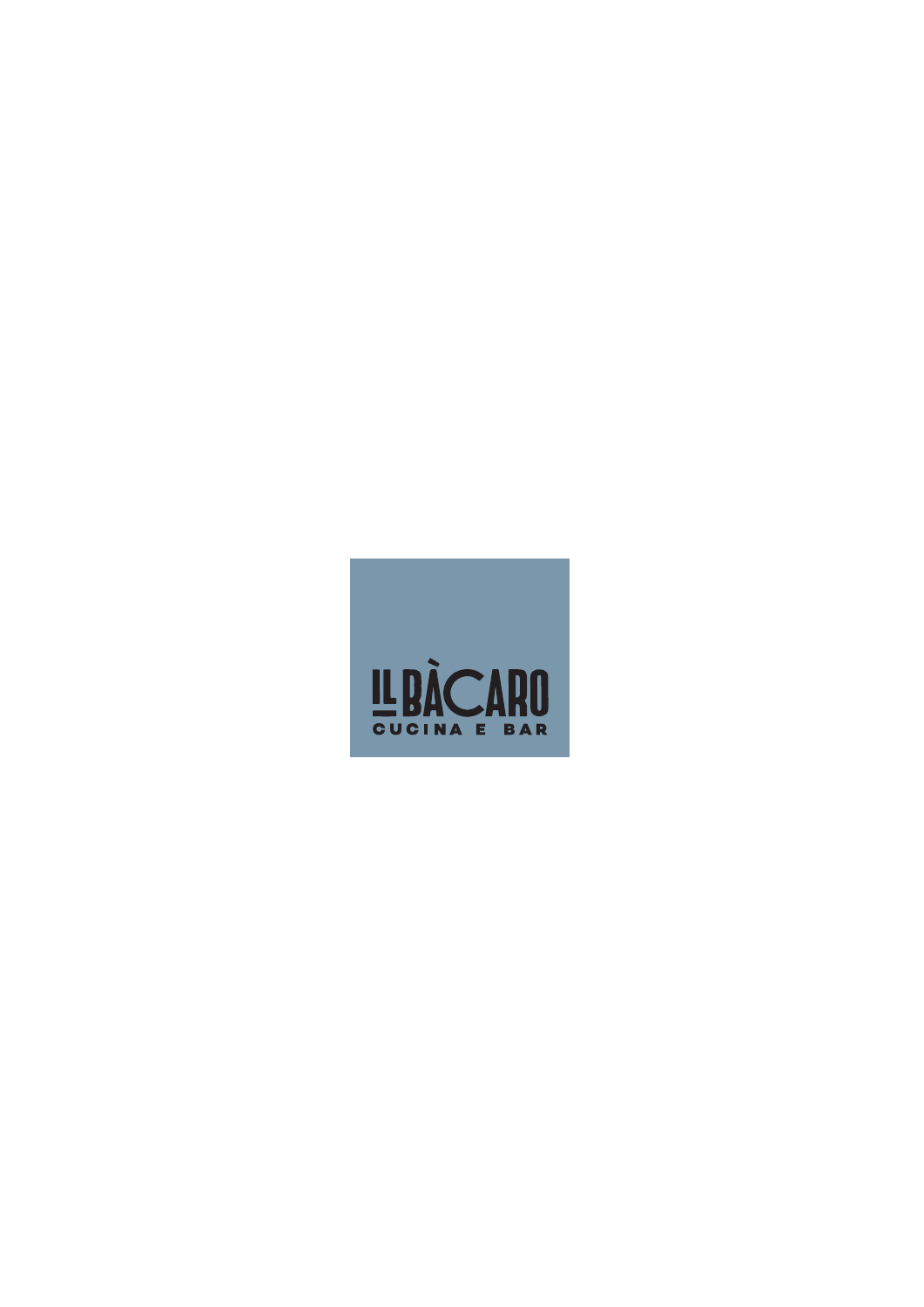The name Il Bacaro comes from the Venetian dialect relating to 'Bacco' (Bacchus) the god of wine.

One evening a gondolier exclaimed "Bon! Bon! Questo xe proprio un Vin de bacaro" (Very good! This is indeed a 'vin de bacaro')

'Far bacara' is a Venetian expression which means to be jolly and enjoy yourself; to eat and drink in good company.

> A 'vin de bacaro' (bacaro wine) is a wine suited to this purpose.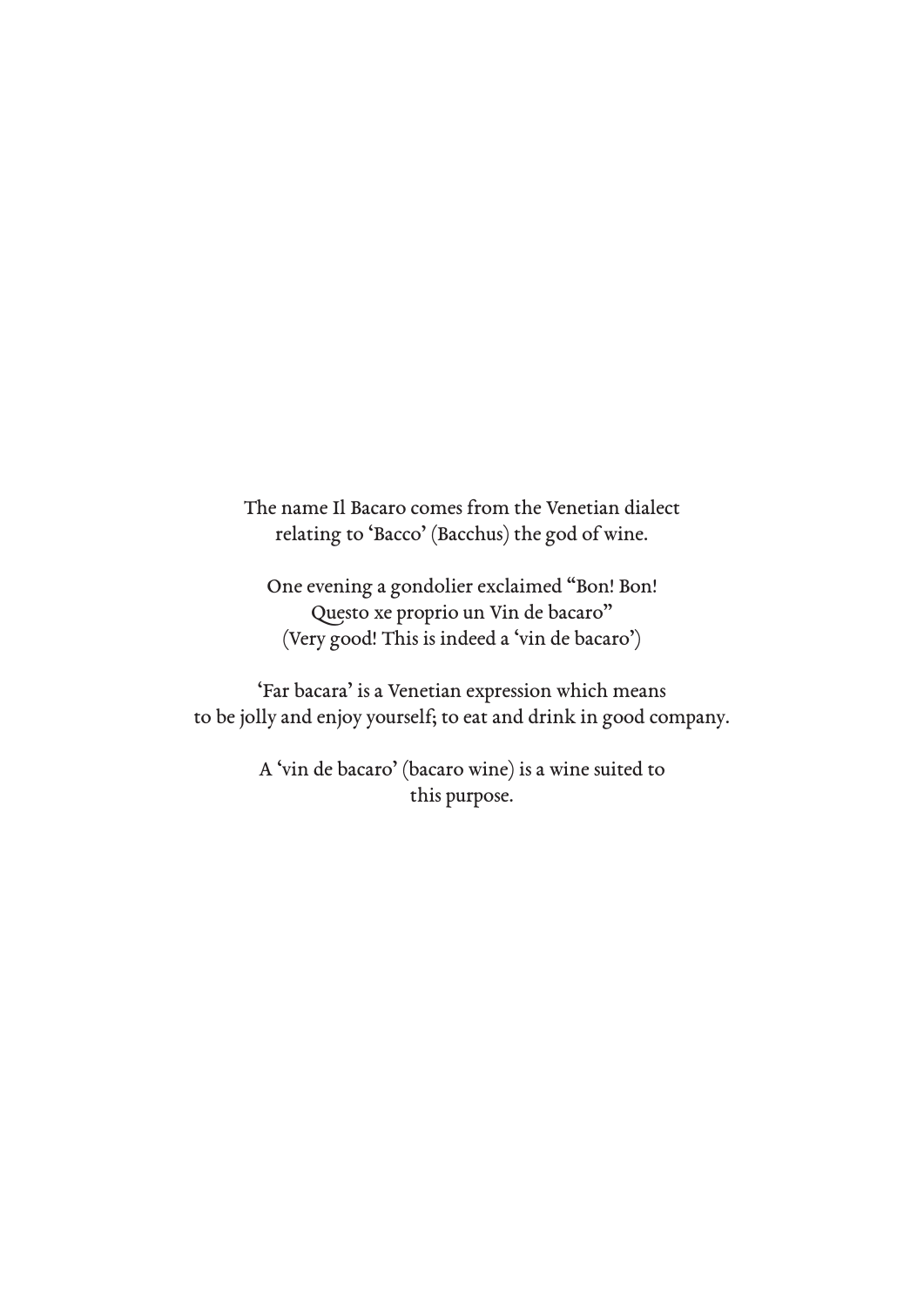# TABLE OF CONTENTS

| Cocktails                                  | $\mathbf I$             |
|--------------------------------------------|-------------------------|
| Bellini, Aperitifs & Beers                 | $\mathbf{2}$            |
| Premium Selection by the Glass             | $\overline{\mathbf{3}}$ |
| Wines by the Glass                         | $\overline{4}$          |
| <b>Half Bottles</b>                        | $\mathcal{S}$           |
| Champagne, Méthode Champenoise & Sparkling | 6                       |
| Riesling, Sauvignon Blanc & Varietals      | $\overline{7}$          |
| Chardonnay                                 | 8                       |
| Rosé, Natural & Skin Contact               | 9                       |
| Northern Italian Whites                    | <b>IO</b>               |
| Central & Southern Italian Whites          | II                      |
| Northern Italian Reds                      | 12                      |
| Nebbiolo, Barbaresco & Barolo              | <b>I3</b>               |
| Tuscany                                    | I4                      |
| Central & Southern Italian Reds            | I <sub>5</sub>          |
| Pinot Noir & Red Varietals                 | 16                      |
| Shiraz, Cabernet Sauvignon & Blends        | 17                      |
| Dessert & Fortified Wine/Cognac & Armagnac | 18                      |
| Spirits                                    | 19                      |
| Liqueur & Amari                            | 20 <sub>o</sub>         |
| Grappa                                     | 2I                      |
| Whisk $(e)y$ & Bourbon                     | 22                      |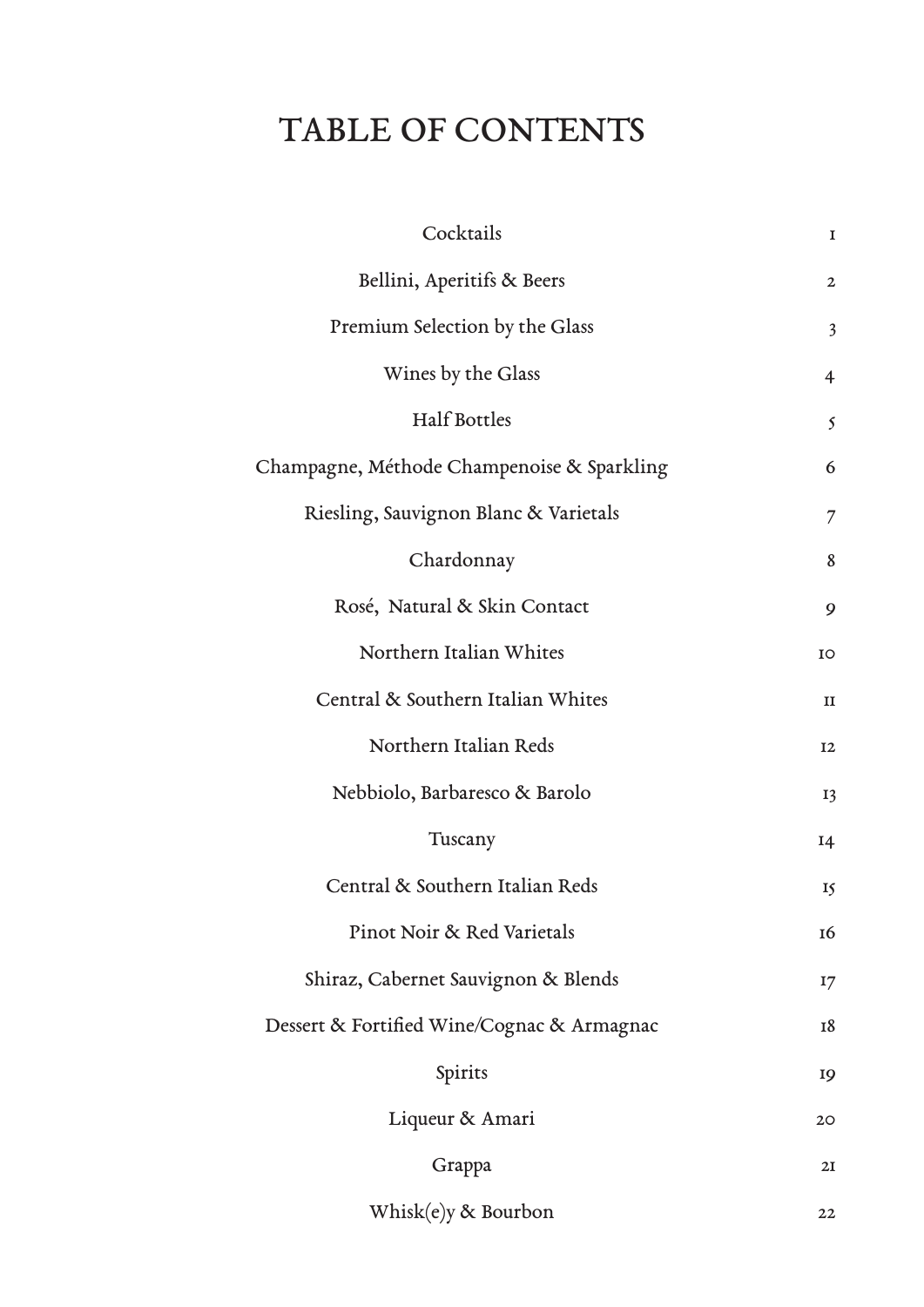# **COCKTAILS**

| Mandarin & Honey Spritz<br>Mandarin liquor, honey, prosecco, soda                             | 20 <sub>o</sub> |
|-----------------------------------------------------------------------------------------------|-----------------|
| Parmesan Martini<br>Umami parmesan capers gin, vermouth, parmesan cracker                     | 26              |
| Farfallino<br>Butterfly gin, verjuice, Cassis, Whites                                         | 22              |
| <b>Little Collins</b><br>White rum, pineapple, lemon, prosecco, soda                          | 24              |
| <b>Pomme Fashion</b><br>Pommeau apple liquor, Delord VSOP Armagnac, Rittenhouse Rye<br>Whisky | 25              |
| <b>White Russian</b><br>Vodka, coffee liquor, cream                                           | 24              |
| Il Bacaro Mocktail<br>Fresh orange, raspberry syrup, lemon, mint                              | I4              |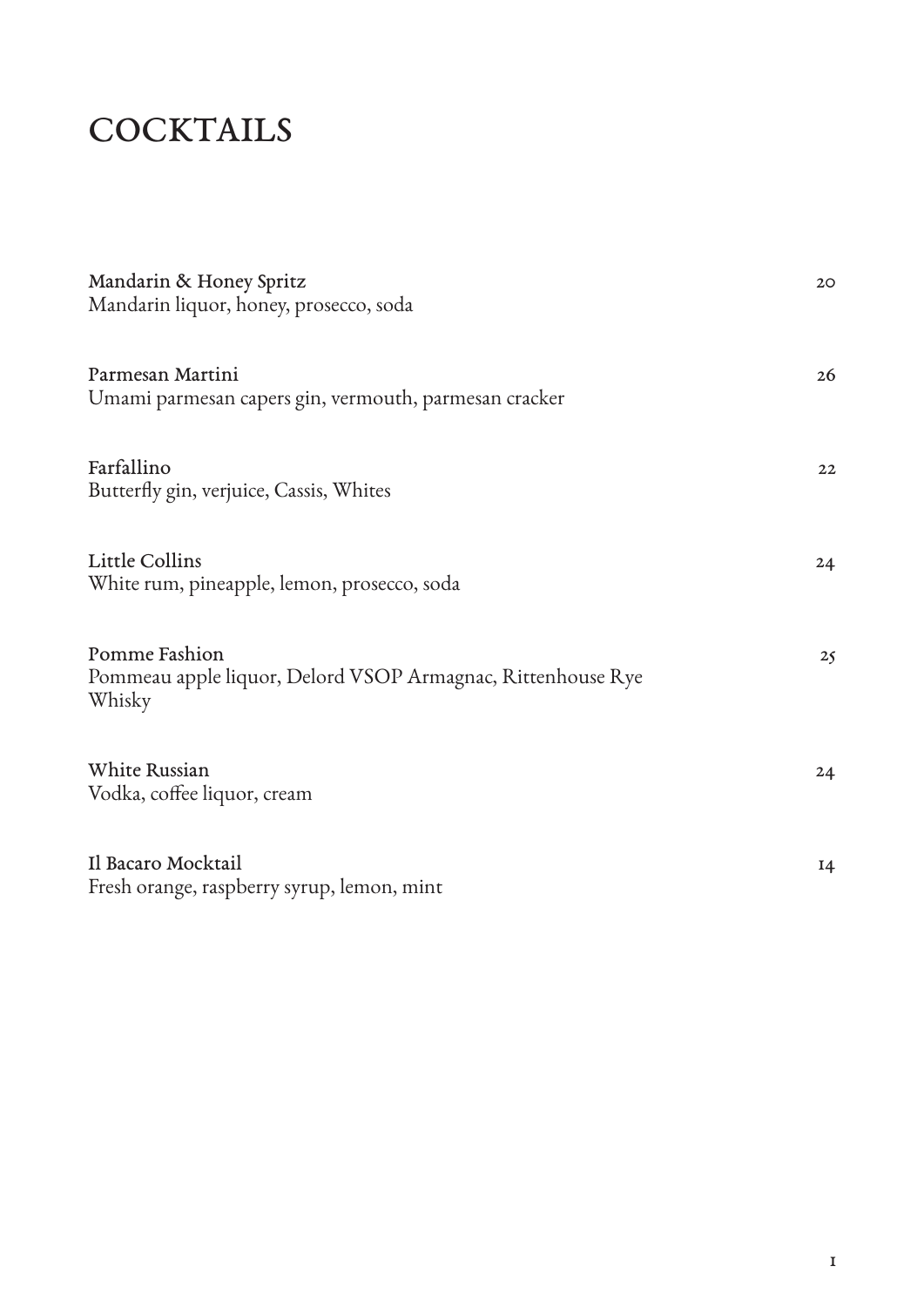# BELLINI, APERITIFS & BEERS

#### BELLINI

| Classic Bellini 'Peach'<br>Peach purée & prosecco                        | 18 |
|--------------------------------------------------------------------------|----|
| Bellini Alla Pera<br>Pear purée, Prohibition Christmas Gin & prosecco    | 22 |
| Bellini Al Lampone<br>Home made Raspberry syrup, Chopin Vodka & prosecco | 22 |

| <b>APERITIFS / VERMOUTH</b>     | $45$ ml      |
|---------------------------------|--------------|
| Aperol Italia                   | $12 \,$      |
| Campari Italia                  | 12           |
| Select Italia                   | $\mathbf{I}$ |
| Pimm's No.1 England             | <b>13</b>    |
| Pernod France                   | 14           |
| Ricard France                   | I4           |
| Maidenii Dry Australia          | $\mathbf{I}$ |
| Maidenii Sweet Australia        | <b>13</b>    |
| Carpano 'Antico Formula' Italia | 14           |
| Lucano Sweet Italia             | $\mathbf{H}$ |
|                                 |              |

#### BEER / CIDER

| Peroni Nastro Azzuro Italia                     | 12              |
|-------------------------------------------------|-----------------|
| Menabrea Italia                                 | 13              |
| Urquell Pilsner Czech Republic                  | 13              |
| Sierra Nevada Pale Ale California USA           | 13              |
| Birra Antoniana IPA Italia                      | 14              |
| Birra Antoniana 'Marechiaro' Lager Italia       | 14              |
| Peroni Leggera Italia                           | 12              |
| The Hills Apple Cider Adelaide Hills, Australia | $\mathbf{I}$    |
| Hitachino Nest White Ale Japan                  | $\overline{15}$ |
|                                                 |                 |

330 ml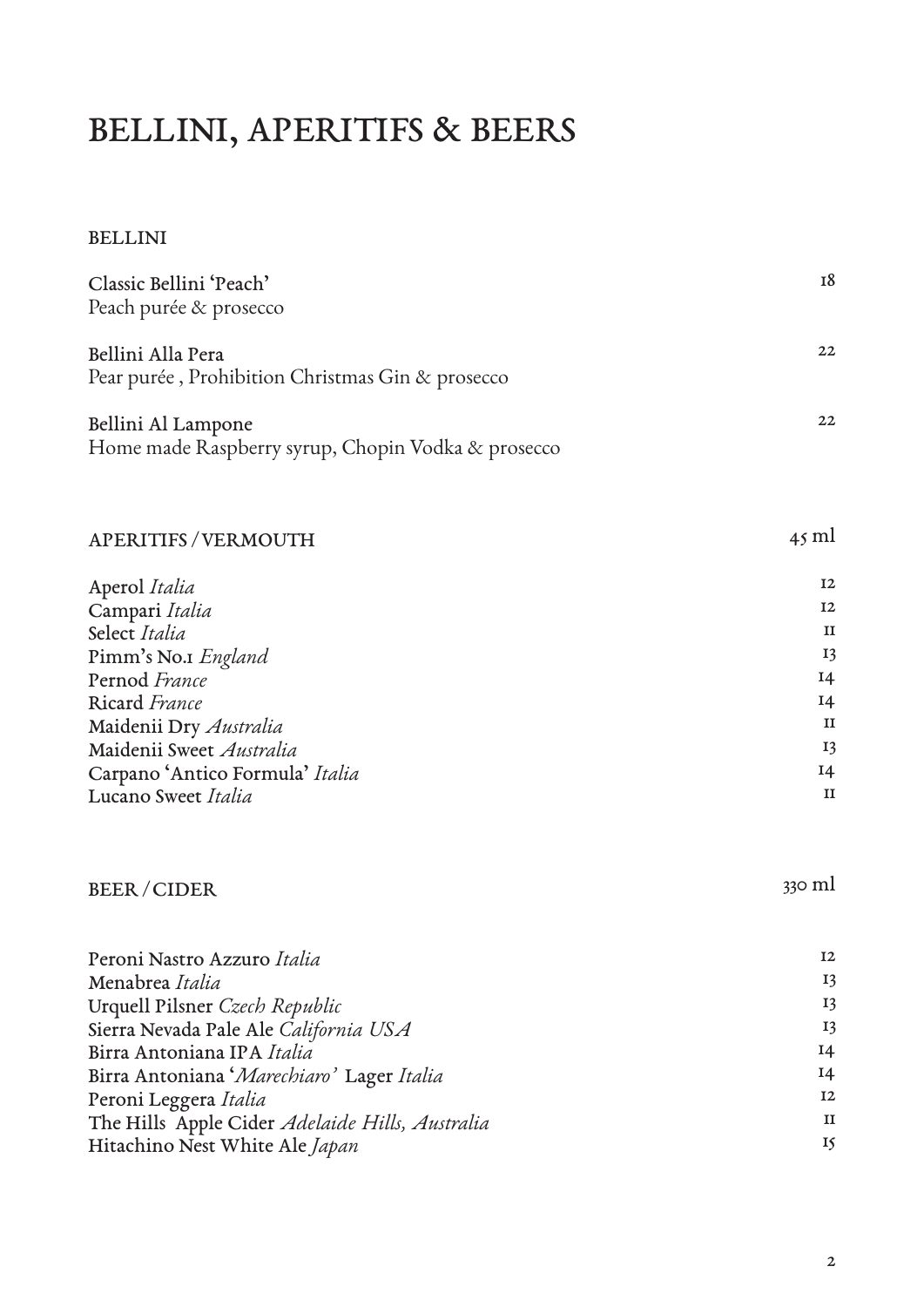# PREMIUM SELECTION BY THE GLASS

| <b>WHITE WINE</b>                                                                                                                                                                                                                                                                                                        |                 | $\frac{1}{2}$ rooml $\frac{1}{2}$ rooml $\frac{1}{2}$ rooml    |                 |
|--------------------------------------------------------------------------------------------------------------------------------------------------------------------------------------------------------------------------------------------------------------------------------------------------------------------------|-----------------|----------------------------------------------------------------|-----------------|
| 2018 Repetto Quadro 'Derthona' Timorasso IGT<br>Piemonte, Italia.<br>This exceptional ancient grape variety if Consumed the year of<br>production it will show beautiful floral and citrus notes.<br>With age can increase his minerality and make this wine unique.                                                     | 20 <sub>o</sub> | 28                                                             | 65              |
| 2020 Stephane Aladame 'Prelude'Appellation Village Montagny<br>Chardonnay, Bourgogne, France.<br>Stephane Aladame is the new star of Montagny.<br>The gentle malolactique fermentation makes it buttery but still<br>fresh and elegant with notes of citrus and good minerality.                                         | 22              | 3I                                                             | 72              |
| 2020 Vie Di Romans 'Dessimis' Friuli Isonzo DOC Pinot Grigio<br>Friuli Venezia Giulia, Italia.<br>This is what Vie Di Romans believes is the true espression of Pinot<br>Grigio, with a light skin contact to get is real body and color.<br>Peach and orange blossom on the nose, good minerality and a long<br>finish. | 24              | 36                                                             | 85              |
| <b>RED WINE</b>                                                                                                                                                                                                                                                                                                          |                 | $\frac{1}{2}$ roo ml $\frac{1}{2}$ iso ml $\frac{1}{2}$ iso ml |                 |
| 2015 Produttori del Barbaresco, Barbaresco DOCG Nebbiolo, Piemonte, 30<br>Italia.<br>This fine interpretation demonstrates both fine nuances and the evident<br>power of Nebbiolo. Soft scents of prune with an edge of red fruits and<br>balsamic. It displays balanced fresh acidity and elegant tannins.              |                 | 45                                                             | <b>IIO</b>      |
| 2016 Yalumba, 'The Octavius' Shiraz, Barossa Valley, S.A.<br>This is a wonderfully balanced wine with beautiful tannins. It is very<br>deep in colour with vibrant aromas of dark cherries and aniseed. The<br>dark berry fruit palate is rich and powerful, yet gentle with classy<br>restrained elegance.              | 49              | 73                                                             | 179             |
| 2018 Giorgio Meletti Cavallari 'Impronte' Bolgheri DOC<br>Cabernet Sauvignon, Cabernet Franc Toscana, Italia.<br>Deep ruby red colour, intense bouquet with red fruits fragrance, scent<br>of mints and liquorice. The taste is structured and full-bodied, with soft<br>and aromatic tannins and well balanced acidity. | 3I              | 46                                                             | II <sub>3</sub> |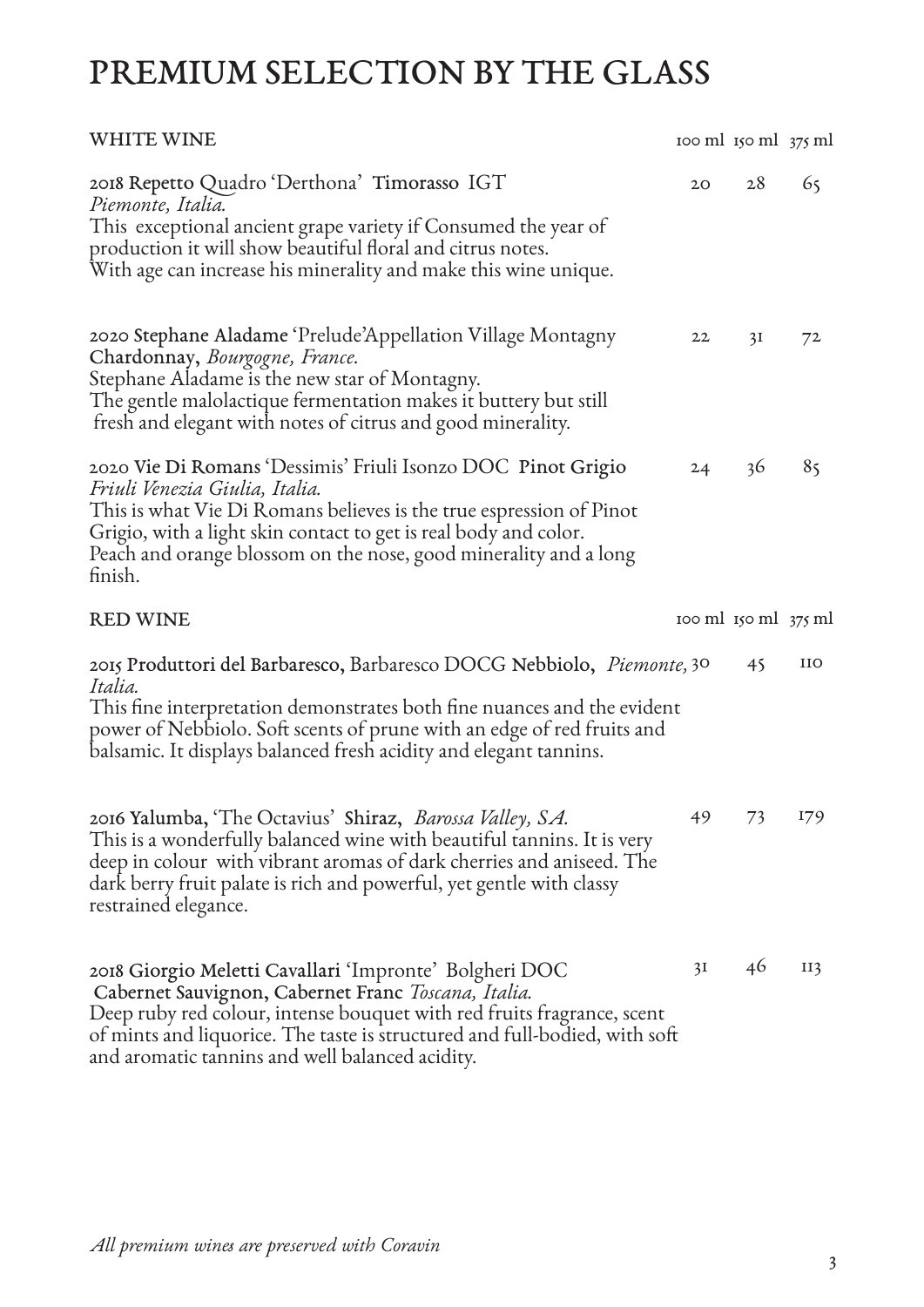# WINES BY THE GLASS

| CHAMPAGNE/SPARKLING                                                                                                                                                                                                                                                                                                                                                                                                                                           | $120$ ml                               |
|---------------------------------------------------------------------------------------------------------------------------------------------------------------------------------------------------------------------------------------------------------------------------------------------------------------------------------------------------------------------------------------------------------------------------------------------------------------|----------------------------------------|
| NV Nicolas Feuillatte Reserve Exclusive Brut, Chouilly France<br>NV Casa Canevel Prosecco Extra Dry DOC, Valdobbiadene Italia                                                                                                                                                                                                                                                                                                                                 | 28<br>16                               |
| <b>SHERRY FINO</b>                                                                                                                                                                                                                                                                                                                                                                                                                                            | 60 ml                                  |
| NV En Rama 'I Think' Navazos Selection Manzanilla, Cádiz Spain                                                                                                                                                                                                                                                                                                                                                                                                | I4                                     |
| WHITE WINE                                                                                                                                                                                                                                                                                                                                                                                                                                                    | $150$ ml                               |
| 2019 Le Monde Vigneti DOC Pinot Bianco, Friuli Italia<br>2021 Craggy Range Sauvignon Blanc, Martinborough New Zeland<br>2020 Canoso Fonte Soave Classico DOC Garganega, Veneto Italia                                                                                                                                                                                                                                                                         | I <sub>6</sub><br>16<br>17<br>18       |
| 2020 St. Michael-Eppan DOC Pinot Grigio, Trentino Alto Adige Italia<br>2019 Rockford Riesling, Eden Valley SA<br>2019 Serafino 'Sharktooth' Chardonnay, McLaren Vale SA                                                                                                                                                                                                                                                                                       | 19<br>19                               |
| ROSÉ                                                                                                                                                                                                                                                                                                                                                                                                                                                          | 150 ml                                 |
| 2020 Rameau D'Or 'Debussy' Grenache, Cinsault, France                                                                                                                                                                                                                                                                                                                                                                                                         | 16                                     |
| <b>SKIN CONTACT</b>                                                                                                                                                                                                                                                                                                                                                                                                                                           | $150$ ml                               |
| 2021 Kanenas 'Leeno' Friulano, Moscato Mornington VIC                                                                                                                                                                                                                                                                                                                                                                                                         | 17                                     |
| <b>RED WINE</b>                                                                                                                                                                                                                                                                                                                                                                                                                                               | $150$ ml                               |
| 2019 Toolangi 'Pauls Lane' Pinot Noir, Yarra Valley VIC<br>2019 Bricco Maiolica Langhe DOC Nebbiolo, Piemonte Italia<br>2019 Antinori 'Peppoli' Chianti Classico DOCG Sangiovese, Toscana Italia<br>2018 Mastroberardino 'Redi More' DOC Aglianico, Campania Italia<br>2018 Barone Sergio DOC Nero d'Avola, Sicilia Italia<br>2018 Zenato Valpolicella Classico Superiore DOC Corvina Blend, Veneto Italia<br>2019 Izway 'Rob & Les' Shiraz Barossa Valley SA | 2I<br>20<br>18<br>19<br>18<br>18<br>I7 |
| DESSERT WINE                                                                                                                                                                                                                                                                                                                                                                                                                                                  | 90 <sub>ml</sub>                       |

| 2020 Marenco Moscato D'Asti 'Scrapona' DOCG Moscato, Piemonte Italia      | 17 |
|---------------------------------------------------------------------------|----|
| 2020 Pellegrino Passito di Pantelleria DOC Zibibbo, Sicilia Italia        | 20 |
| 2017 Carmes De Rieussec Sauternes Semillon Sauvignon Blanc, France        | 24 |
| NV Feudo Montoni Passito Rosso IGT Nero D'Avola Perricone, Sicilia Italia | 35 |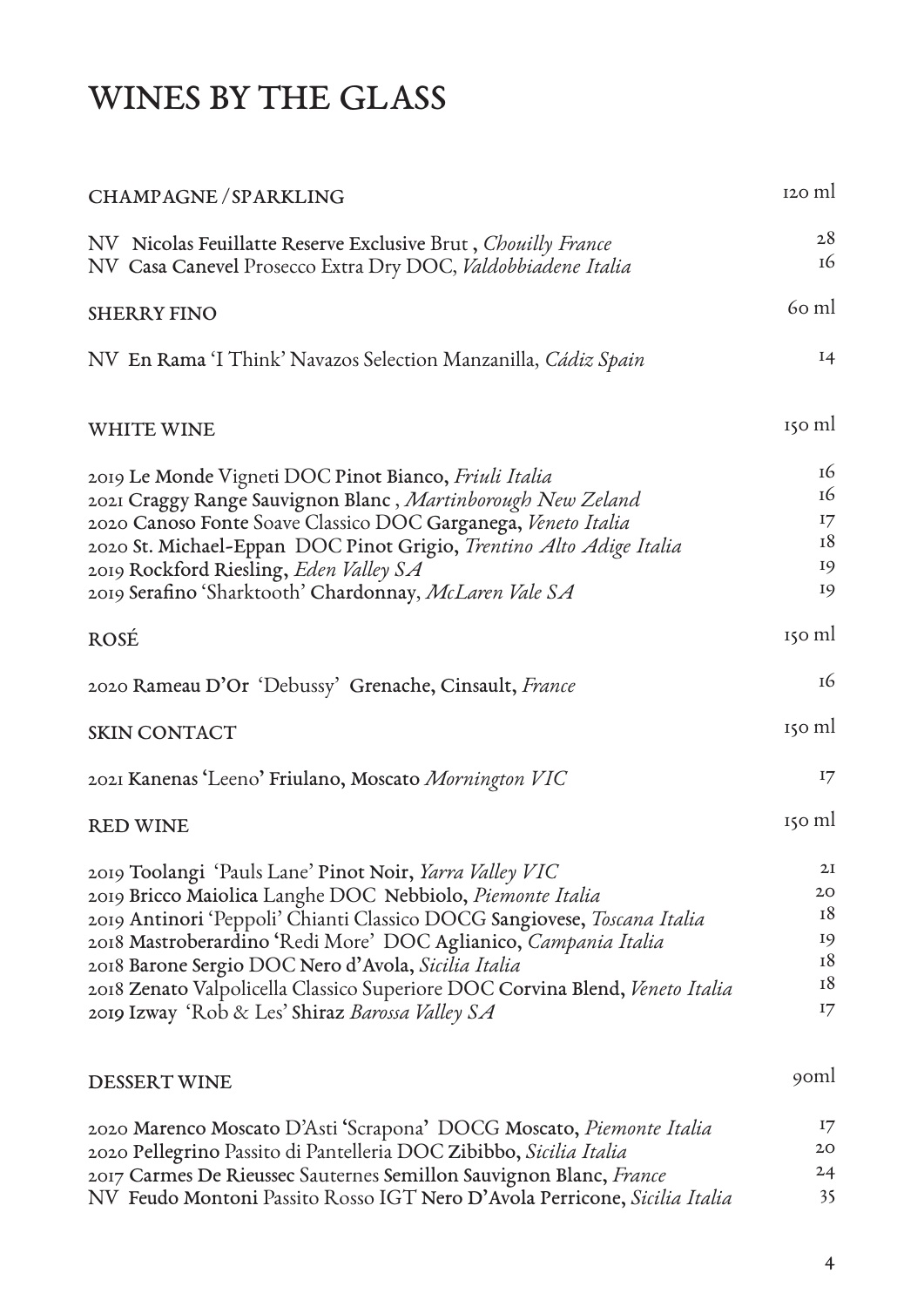## HALF BOTTLES

#### CHAMPAGNE / SPARKLING

| NV Bellavista Franciacorta Grand Cuvee 'Alma Brut'Italia | IIO. |
|----------------------------------------------------------|------|
| Chardonnay, Pinot Noir Pinot Blanc                       |      |
| NV Pol Roger Reserve Brut, Epernay France                | 125  |
| Pinot Noir, Pinot Meunier, Chardonnay                    |      |

#### WHITE WINE

| 2021 The Florita By Jim Barry Clare Valley SA Riesling<br>2020 Shaw + Smith M3 Adelaide Hills SA Chardonnay | 65<br>70 |
|-------------------------------------------------------------------------------------------------------------|----------|
| 2017 Mount Mary 'Triolet' Yarra Valley VIC Sauvignon Blanc Semillon                                         | 135      |
| 2020 Rallo Bianco Maggiore DOP Sicilia Grillo                                                               | 55       |
| 2019 William Fevre Chablis Bourgogne France Chardonnay                                                      | 70       |
|                                                                                                             |          |
| <b>RED WINE</b>                                                                                             |          |
| 2019 Kooyong Mornington Peninsula VIC Pinot Noir                                                            | 70       |
| 2020 Castellare Chianti Classico DOCG Toscana, Italia Sangiovese Blend                                      | 75       |
| 2026 Varvaglione 'Papale' DOP Puglia, Italia Primitivo                                                      | 90       |
| 2016 Colombera & Garella 'Bramaterra' DOC Piemonte, Italia Nebbiolo                                         |          |
|                                                                                                             | 95       |

| 2017 Marchesi Di Barolo -Barolo Tradizionale DOCG Piemonte, Italia Nebbiolo | 155 |
|-----------------------------------------------------------------------------|-----|
| 2015 Speri Amarone Della Valpolicella DOCG Veneto, Italia Corvina Blend     | 175 |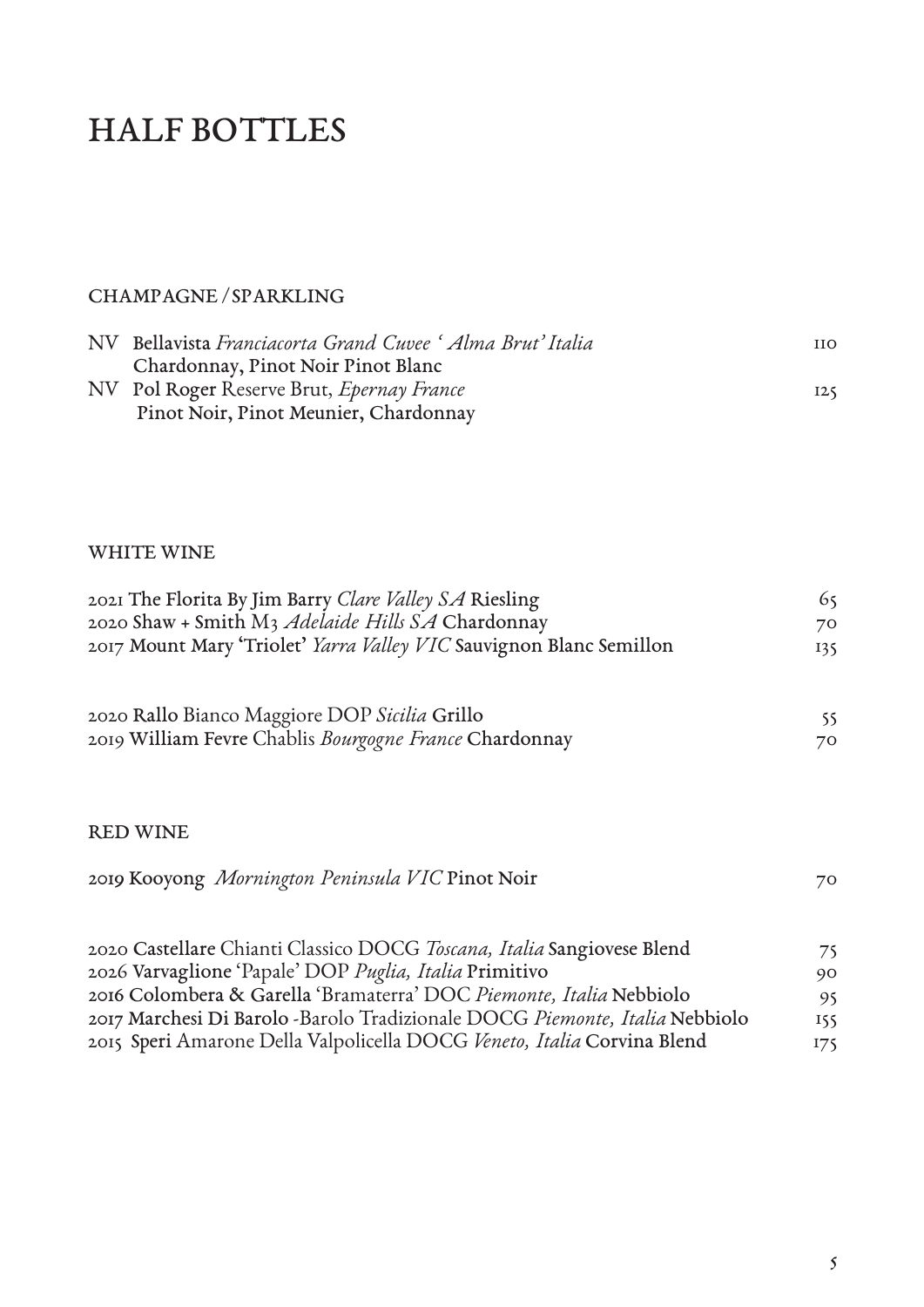# CHAMPAGNE, MÉTHODE CHAMPENOISE & SPARKLING

#### CHAMPAGNE

| NV | Remi Leroy Extra Brut, Cote De Bar                    | 190 |
|----|-------------------------------------------------------|-----|
| NV | Nicolas Feuillatte Reserve Exclusive Brut, Chouilly   | 195 |
| NV | Louis Roederer 'Collection 242', Reims                | 205 |
| NV | Drappier Carte d'Or Brut, Cote De Bar                 | 215 |
| NV | Pol Roger Reserve Brut, Epernay                       | 250 |
| NV | Ruinart R de Ruinart Brut, Reims                      | 255 |
|    | NV Larmandier Bernier 'Latitude' Vertus               | 280 |
|    | NV Ruinart 'Rosé' Côtes des Blancs, Montagne de Reims | 320 |
|    | 2012 Louis Roederer 'Brut Nature', Reims              | 345 |
|    | 2010 Dom Perignon Brut, Epernay                       | 550 |
|    | 2013 Louis Roederer 'Cristal', Reims                  | 650 |
|    |                                                       |     |

#### METHODE CHAMPENOISE / SPARKLING

| 2019 Rochford Estate 'Blanc de Blanc', Yarra Valley | 70  |
|-----------------------------------------------------|-----|
| 2011 Milton TAS, Chardonnay Pinot Noir              | 135 |
|                                                     |     |

| NV Casa Canevel Prosecco Extra Dry DOC Valdobbiadene Glera              | 75  |
|-------------------------------------------------------------------------|-----|
| NV Col Vetoraz Prosecco Brut DOCG Valdobbiadene Glera                   | 90  |
| 2017 Terrazze Dell'Etna Brut Rose' Nerello Mascalese, Nerello Cappuccio | 125 |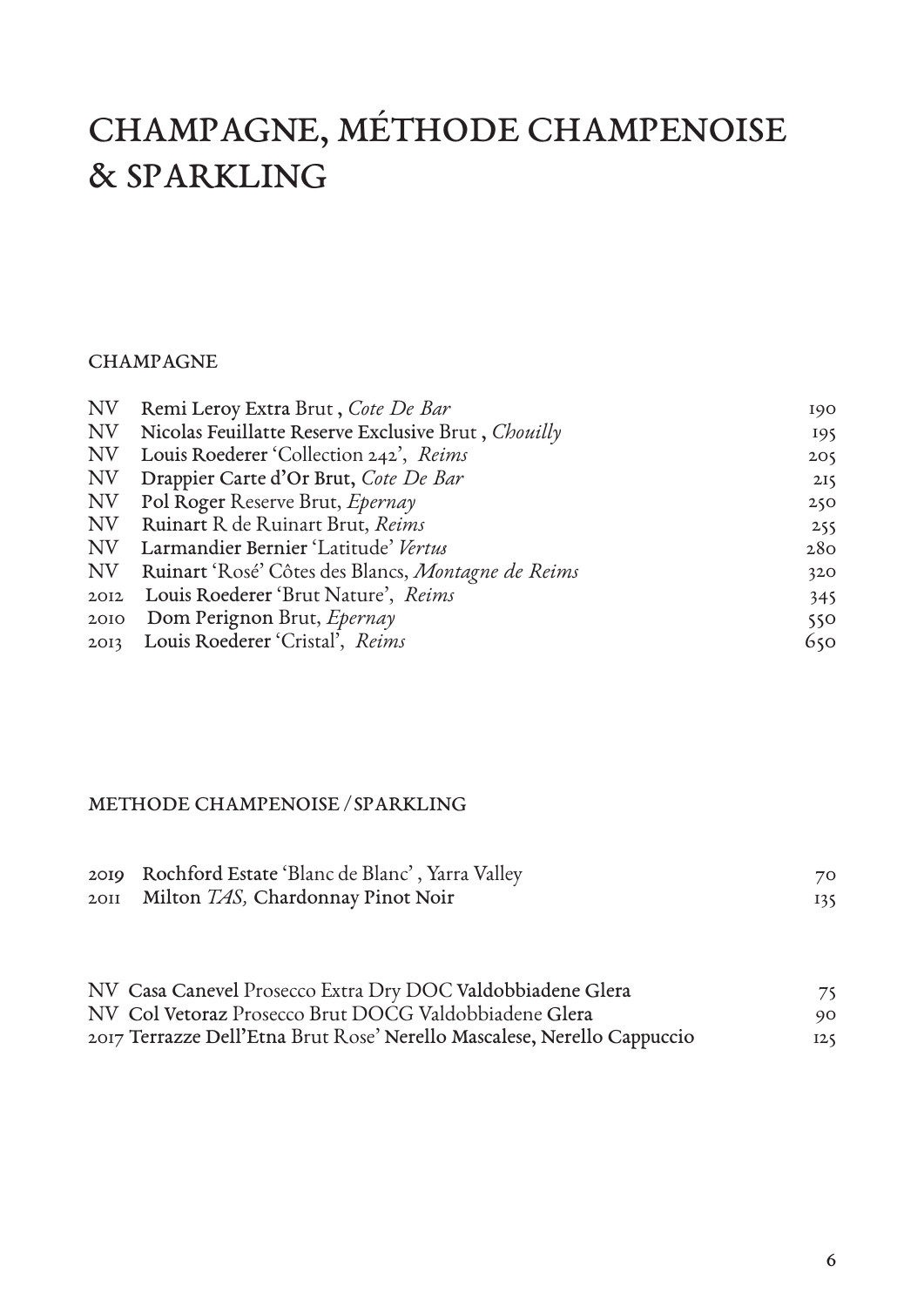# RIESLING, SAUVIGNON BLANC & VARIETALS

#### RIESLING

| 2019 Ravensworth Murrumbateman NSW                       | 70           |
|----------------------------------------------------------|--------------|
| 2019 Rockford Eden Valley SA                             | 85           |
| 2021 Pewsey Vale 'Single vineyard estate' Eden Valley SA | 90           |
| 2013 Kanta 'Museum release' Adelaide Hills SA            | 105          |
| 2021 Grosset 'Polish Hill' Clare Valley SA               | 160          |
| 2020 Domäne Wachau Wachau Austria                        | 70           |
| 2020 St Michael Eppan 'Montiggl' Alto Adige DOC Italia   | 95           |
| 2018 Paul Kubler 'Les Pierriers' Alsace France           | $_{\rm IIO}$ |
| 2016 Falkenstein Alto Adige DOC Italia                   | I40          |

#### SAUVIGNONG BLANC / SEMILLON

Kofererhof *Alto Adige* DOC *Italia*

| 2017 Gembrook Hill Yarra Valley VIC           | 80              |
|-----------------------------------------------|-----------------|
| 2017 Mount Mary 'Triolet' Yarra Valley VIC    | 2I <sub>O</sub> |
| 2014 Mount Mary 'Triolet' Yarra Valley VIC    | 255             |
| 2020 Auntsfield Marlborough, NZ               | 70              |
| 2021 Craggy Range Martinborough NZ            | 75              |
| 2020 Christian Salmon Sancerre ASC France     | <b>IOO</b>      |
| 2017 Livio Felluga Colli Orientali DOC Italia | 135             |

#### WHITE VARIETALS

| 2020 Lino Ramble McLaren Vale SA Fiano                               | 65  |
|----------------------------------------------------------------------|-----|
| 2020 By Farr Geelong VIC Viognier                                    | 190 |
| 2018 Alzinger 'Durnstein' Federspiel Wachau Austria Gruner Veltliner | 95. |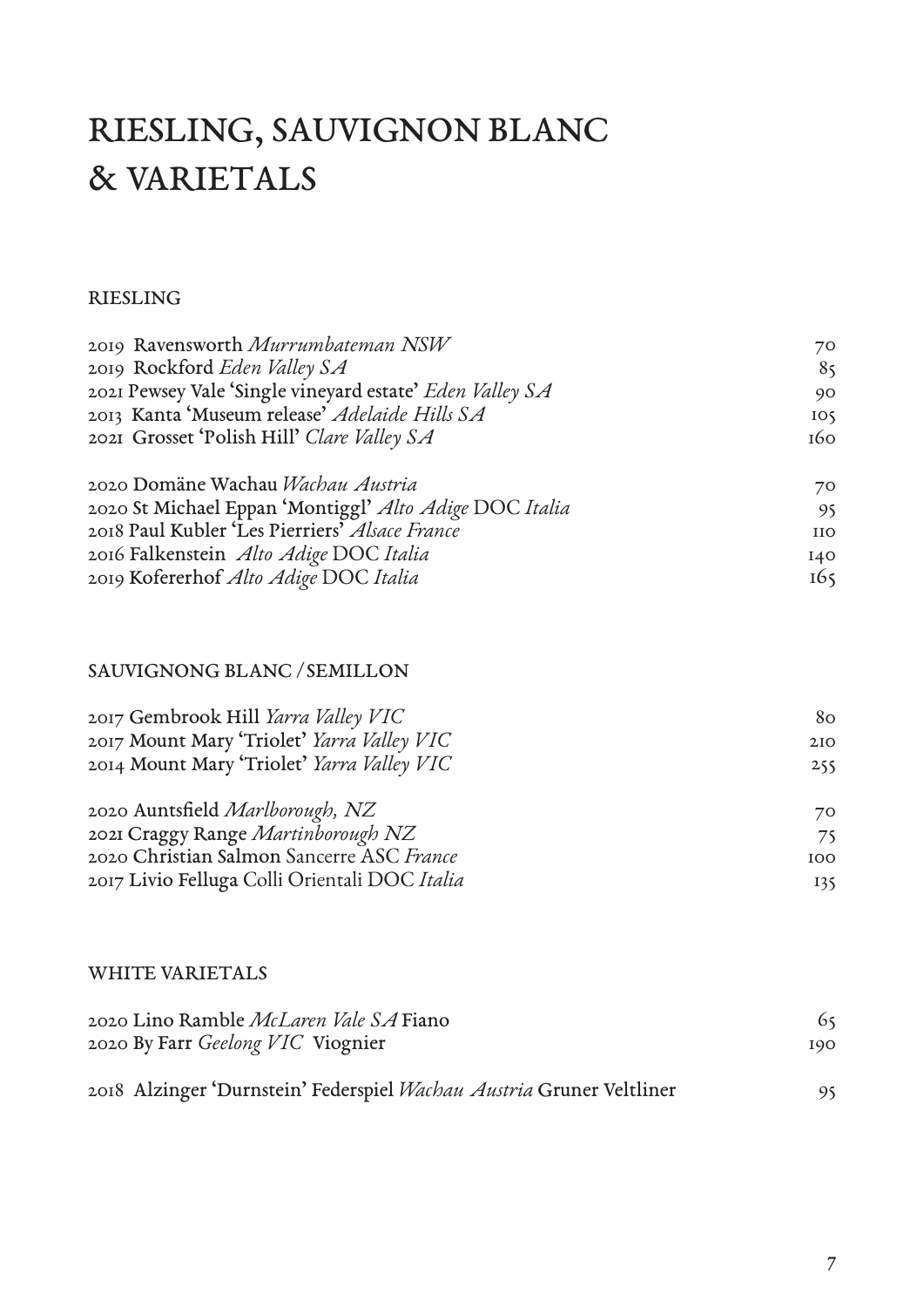# **CHARDONNAY**

| 2020 Pachamama Yarra Valley VIC                                     | 70              |
|---------------------------------------------------------------------|-----------------|
| 2021 Lobethal Road 'Bacchant' Adelaide Hills SA                     | 80              |
| 2019 Serafino 'Sharktooth' McLaren Vale SA                          | 90              |
| 2021 Polperro Mornington Peninsula VIC                              | IO <sub>5</sub> |
| 2017 Punch 'Lance's Vineyard' Yarra Valley VIC                      | <b>IIO</b>      |
| 2017 Provenance Henty VIC                                           | II <sub>5</sub> |
| 2019 Sinapius 'Close Planted' Tamar Valley TAS                      | 125             |
| 2016 Scotchmans Hill 'Cornelius' Kingardine Bellarine Peninsula VIC | 135             |
| 2018 Stumpy Gully 'Encore Reserve' Mornington Peninsula VIC         | 145             |
| 2019 Grosset 'Piccadilly' Adelaide Hills SA                         | 160             |
| 2018 Levantine Hill 'Estate' Yarra Valley VIC                       | 170             |
| 2018 Levantine Hill 'Katherine's Paddock' Yarra Valley VIC          | 265             |
| 2018 Mount Mary Yarra Valley VIC                                    | 285             |
| 2015 Bass Phillip 'Premium' Gippsland VIC                           | 315             |
|                                                                     |                 |

| 2019 Romano Dogliotti 'Mej' DOC Piemonte Italia                              | 90              |
|------------------------------------------------------------------------------|-----------------|
| 2019 Domaine William Fevre Petit Chablis Bourgogne France                    | 100             |
| 2019 Massimo Rivetti 'Botticella' Langhe DOC Piemonte Italia                 | IO <sub>5</sub> |
| 2020 Stephane Aladame 'Prelude' Montagny AMC Bourgogne France                | I40             |
| 2020 Vie Di Romans Isonzo DOC Friuli Italia                                  | 165             |
| 2020 Domaine Bernard Defaix Cote De Lechet I er Cru Chablis Bourgogne France | 180             |
| 2018 Louis Michel Butteaux Vieilles Vignes I er Cru Chablis Bourgogne France | 315             |
| 2018 Jermann 'Were Dreams' Friuli IGT Italia                                 | 335             |
| 2017 Raen 'Charles Ranch' Sonoma Coast California USA                        | 430             |
|                                                                              |                 |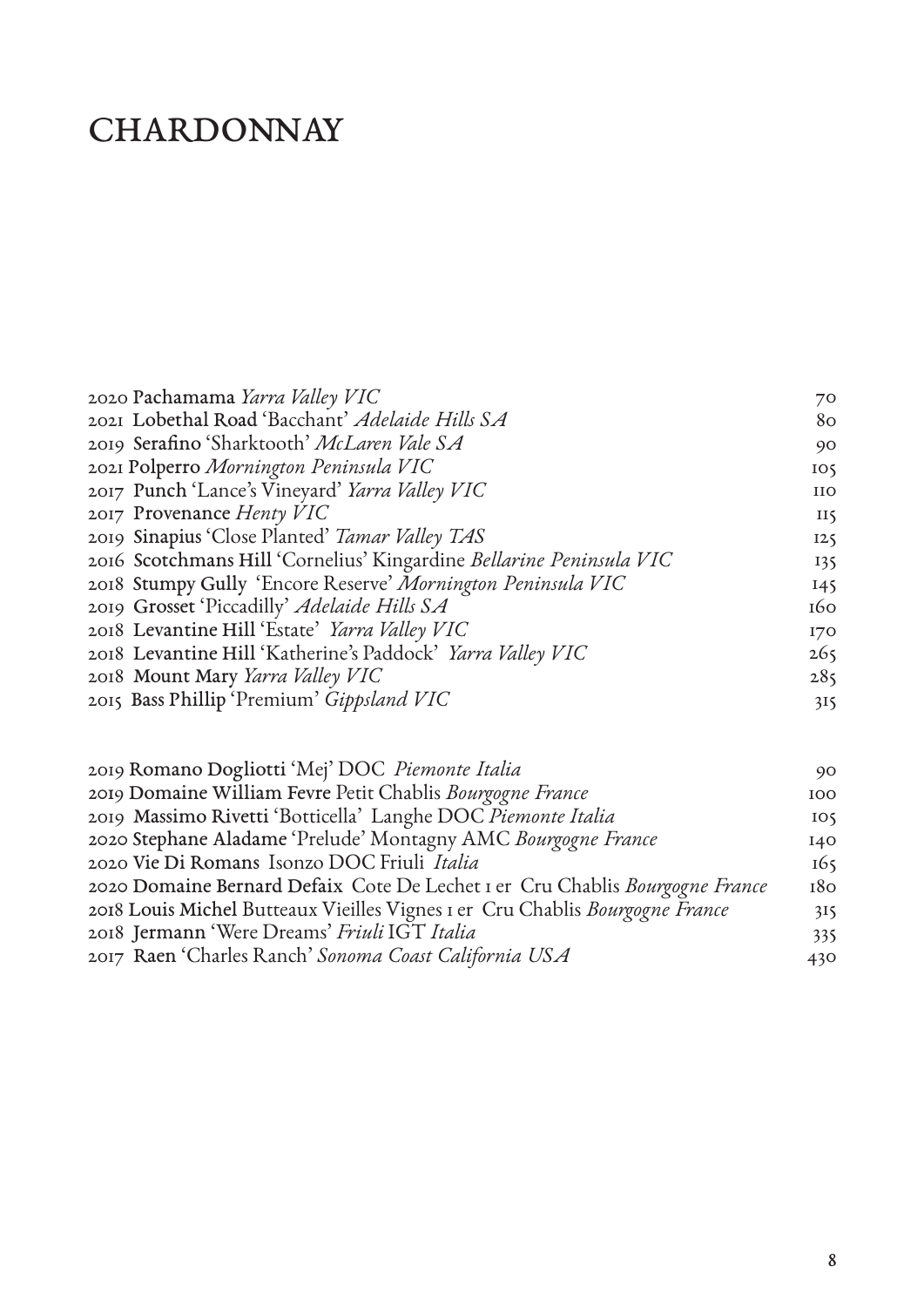# ROSÉ, NATURAL & SKIN CONTACT

ROSÉ

| 2020 Podere 414 'Flower Power' Rosato IGT Toscana Italia Sangiovese   | 70              |
|-----------------------------------------------------------------------|-----------------|
| 2020 Rameau D'Or 'Debussy' France Grenache, Cinsault                  | 75              |
| 2021 Glen Garvald by Levantine Hill Yarra Valley VIC GSM Pinot Noir   | 85              |
| 2020 Girolamo Russo Etna Rosato DOC, Sicilia, Italy Nerello Mascalese | IO <sub>5</sub> |

#### NATURAL / SKIN CONTACT

| 2020 Il Monte 'La Morella' Colli Tortonesi DOC Italia Cortese                | 80              |
|------------------------------------------------------------------------------|-----------------|
| 2020 Quinto Quarto 'Terpin' Venezia Giulia IGT Italia Ribolla Gialla         | $II\zeta$       |
| 2017 Ampeleia 'Bianco di Ampeleia' Costa Toscana Bianco IGT Italia Trebbiano | 120             |
| 2018 Eduardo Torres Acosta IGT Italia Minella, Carricante, Cataratto         | I40             |
|                                                                              |                 |
| 2017 Ciello Bianco DOC Sicilia Italia Cataratto                              | 60              |
| 2021 Kanenas 'Leeno' MorningtonVIC Friulano, Moscato                         | 80              |
| 2019 Visintini Friuli Venezia Giulia DOP Italia Pinot Grigio                 | 85              |
| 2018 Marjan Simčič Collio Brda Slovenia Pinot Grigio                         | 90              |
| 2020 Quealy 'Clarity' Balnarring VIC Friulano                                | 100             |
| 2020 Vie Di Romans 'Dessimis' Friuli Isonzo DOC Italia Pinot Grigio          | 165             |
| 2009 Josko Gravner 'Ribolla' Friuli Venezia Giulia IGT Italia Ribolla Gialla | 28 <sub>O</sub> |
|                                                                              |                 |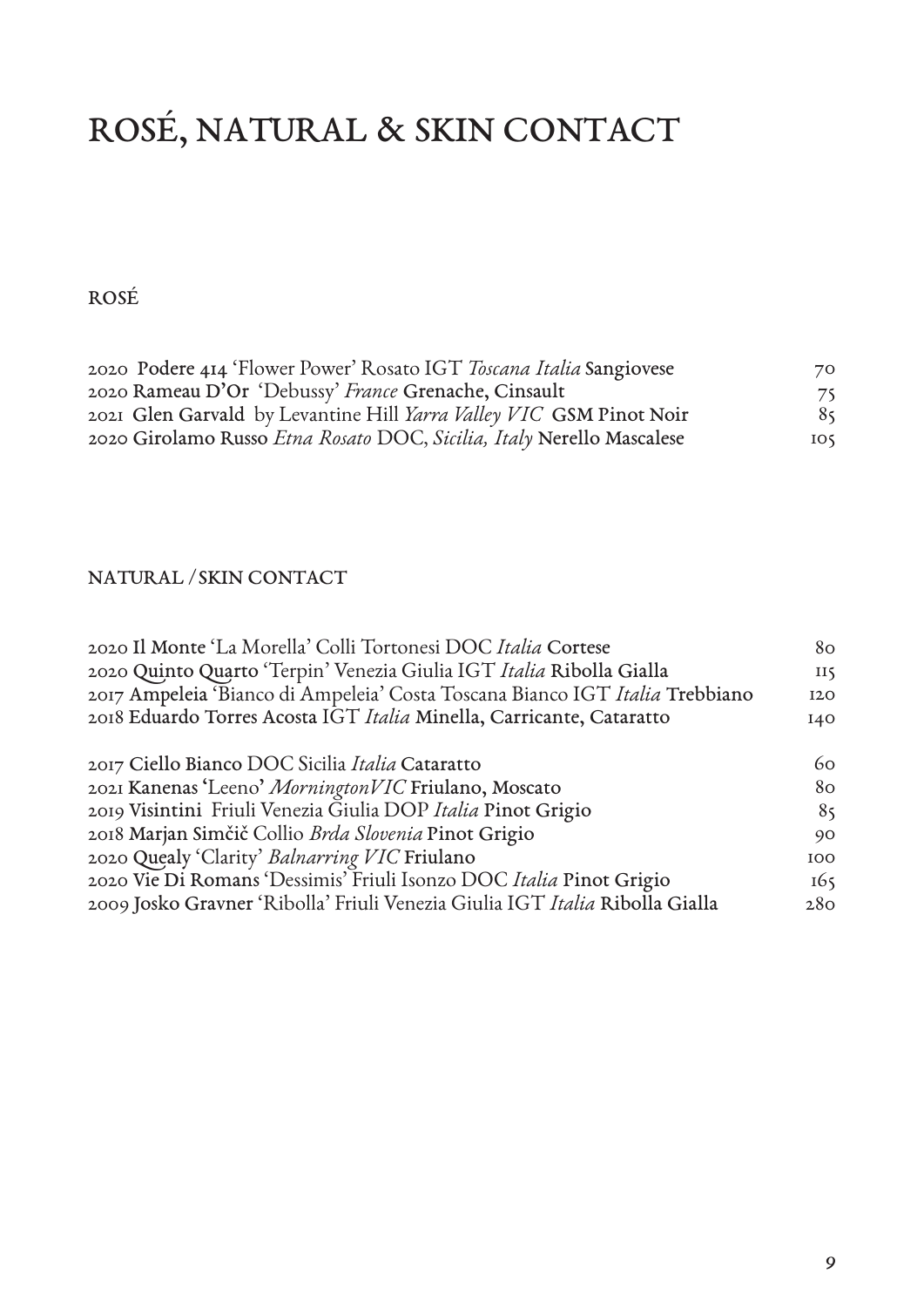# NORTHERN ITALIAN WHITES

#### FRIULI VENEZIA GIULIA

| 2019 Le Monde Vigneti DOC Pinot Bianco<br>2018 Primosic Oslavia IGT Malvasia | 75<br>80   |
|------------------------------------------------------------------------------|------------|
| 2019 Ronco del Gelso 'Sot Lis Rivis' Isonzo DOC Pinot Grigio                 | 105        |
| 2017 Bastianich 'Vespa Bianco' IGT Chardonnay, Sauvignon Blanc, Picolit      | 175        |
| 2018 Livon 'Mandi Tocai' DOC Friulano                                        | 180        |
| 2017 Jermann 'Vintage Tunina' IGT Sauvignon, Chardonnay, Malvasia            | 325        |
| <b>VENETO</b>                                                                |            |
| 2020 Canoso Fonte Soave Classico DOC Garganega, Trebbiano                    | 80         |
| 2016 Gini 'Salvarenza' Soave Classico DOC Garganega                          | 175        |
| LOMBARDIA                                                                    |            |
| 2020 Ca'Lojera Lugana DOC Trebbiano di Lugana                                | 95         |
| SUDTIROL - ALTO ADIGE                                                        |            |
| 2020 Niklas Weingut Sudtiroler Kerner DOC Kerner                             | 85         |
| 2019 Erste+Neue Sudtirol-Alto Adige DOC Pinot Grigio                         | 90         |
| 2019 St. Michael-Eppan Sudtirol-Alto Adige DOC Pinot Grigio                  | 85         |
| 2020 St. Michael-Eppan 'Anger' Sudtirol-Alto Adige DOC Pinot Grigio          | <b>IIO</b> |
| 2019 Terlan 'Vorberg' Sudtirol-Alto Adige DOC Pinot Bianco                   | <b>170</b> |
| <b>PIEMONTE</b>                                                              |            |
| 2019 Oltretorrente 'Bianco' Colli Tortonesi DOC Cortese                      | 75         |
| 2019 Ca' Bianca Gavi Monferrato DOCG Cortese                                 | 75         |
| 2019 Cascina Luisin Roero DOCG Arneis                                        | 95         |
| 2018 Repetto Quadro 'Derthona' IGT Timorasso                                 | <b>I2O</b> |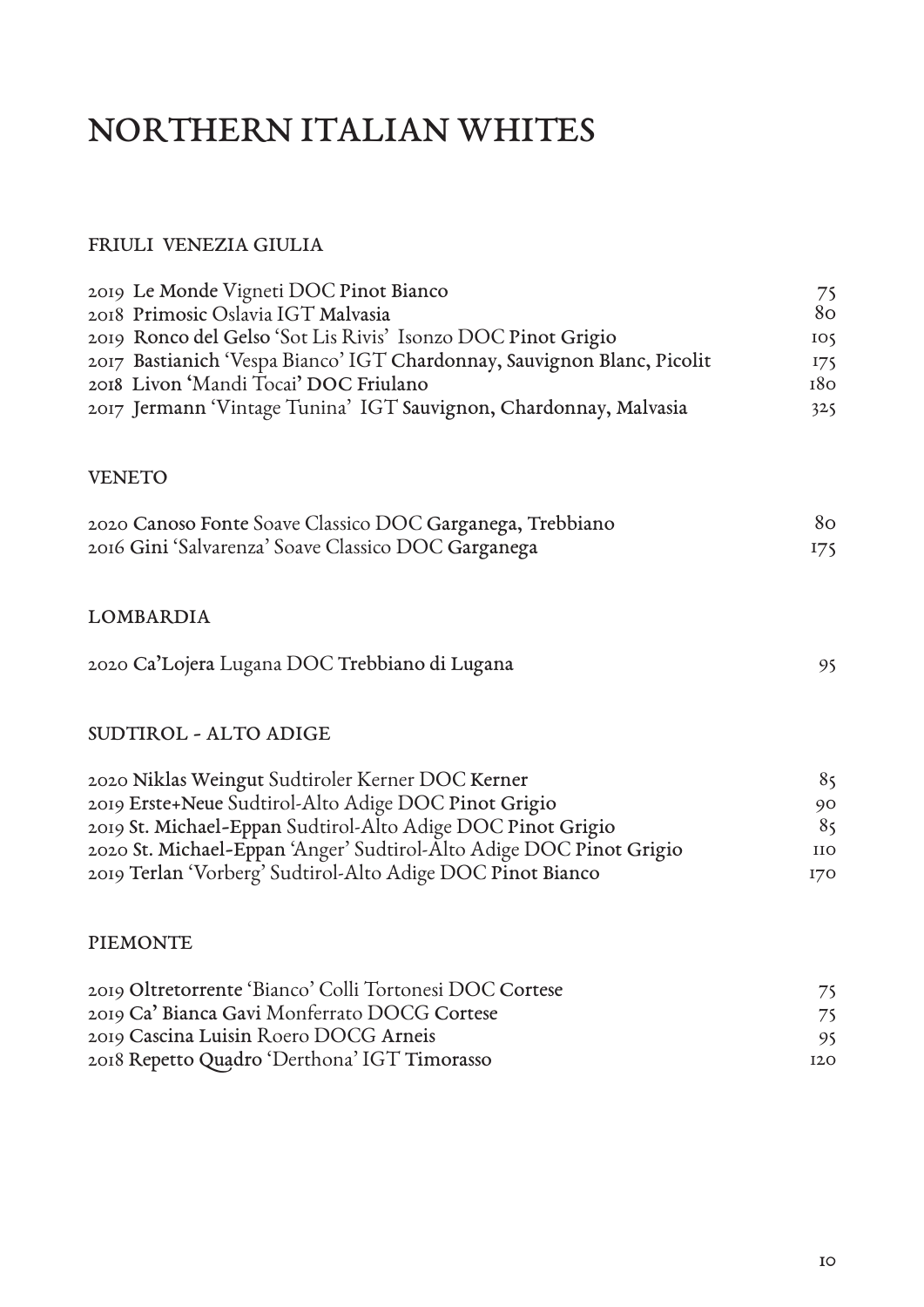# CENTRAL & SOUTHERN ITALIAN WHITES

| <b>TOSCANA</b>                                                                                                                                                           |                 |
|--------------------------------------------------------------------------------------------------------------------------------------------------------------------------|-----------------|
| 2020 Vagnoni Vernaccia Di San Gimignano DOCG Vernaccia<br>2019 Frescobaldi 'Pomino Bianco' DOC Chardonnay, Pinot Bianco                                                  | 80<br>90        |
| <b>EMILIA ROMAGNA</b>                                                                                                                                                    |                 |
| 2019 SaDiVino Albana 'Secco' DOCG                                                                                                                                        | IO <sub>5</sub> |
| LE MARCHE                                                                                                                                                                |                 |
| 2017 Velenosi 'Vigna Solaria' Ascoli DOC Trebbiano, Pecorino, Passerina<br>2016 Fattoria il Coroncino 'Gaiospino' Castelli di Jesi Classico DOC Verdicchio               | 75<br>180       |
| UMBRIA / CAMPANIA                                                                                                                                                        |                 |
| 2016 Perticaia Grechetto di Montefalco DOC Grechetto<br>2019 Terra Di Briganti 'Nato Nudo' Benevento IGP Fiano<br>2019 Benito Ferrara 'Vigna Cicogna' DOCG Greco di Tufo | 75<br>85<br>135 |
| <b>SARDEGNA</b>                                                                                                                                                          |                 |
| 2020 Contini 'Tyrsos' DOC Vermentino<br>2020 Argiolas 'Is' DOC Vermentino                                                                                                | 80<br>100       |
| <b>SICILIA</b>                                                                                                                                                           |                 |
| 2020 Feudo Montoni 'Timpa' DOC Grillo                                                                                                                                    | 95              |
| 2018 Alessandro di Camporeale DOC Mandranova, Catarratto                                                                                                                 | 100             |
| 2020 Terre Nere Etna Bianco DOC Carricante, Cataratto                                                                                                                    | <b>I2O</b>      |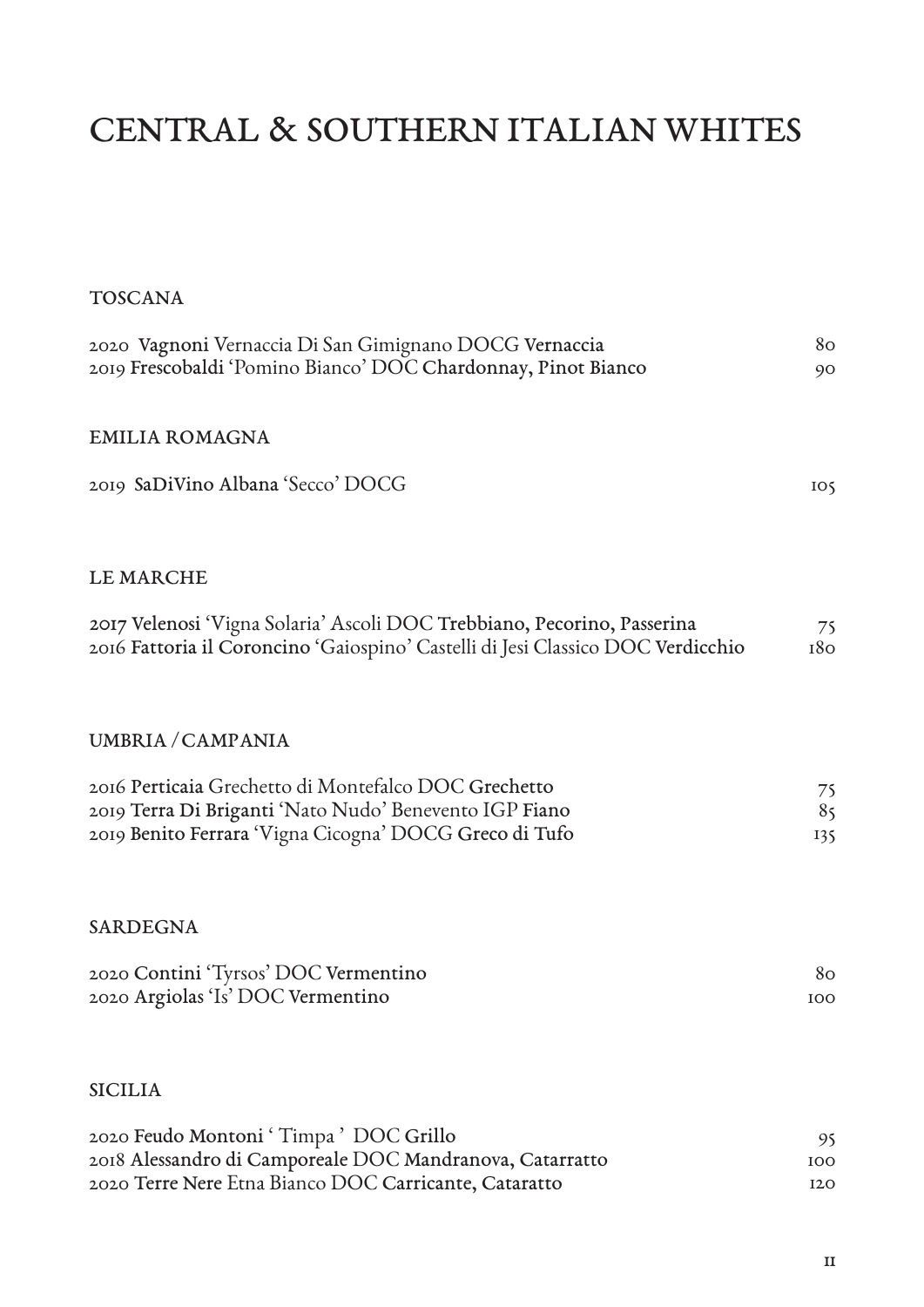# NORTHERN ITALIAN REDS

VENETO

| 2018 Zenato Valpolicella Classico Superiore DOC Corvina Blend           | 90  |
|-------------------------------------------------------------------------|-----|
| 2018 Tedeschi 'Capite San Rocco' Valpolicella Ripasso DOC Corvina Blend | 125 |
| 2017 Zenato Valpolicella Ripasso Superiore DOC Corvina Blend            | 130 |
| 2009 Zyme Oseleta Verona IGP Oseleta                                    | 185 |
| 2018 Tedeschi Amarone Classico DOCG Corvina Blend                       | 285 |
| 2013 Tedeschi 'Monte Olmi' Amarone DOCG Corvina Blend                   | 450 |
| 2009 Masi 'Campolongo di Torbe' DOCG Corvina Blend                      | 500 |

#### FRIULI VENEZIA GIULIA / SUDTIROL-ALTO ADIGE

| 2016 Ronco del Gelso Cabernet Franc, Carmenere<br>2018 Visintini DOP Refosco Dal Peduncolo Rosso | 90<br>90 |
|--------------------------------------------------------------------------------------------------|----------|
| 2009 Damijan Podversic 'Rosso Prelit' Friuli IGT Merlot, Cabernet Sauvignon                      | 220      |
| 2018 J.Hofstatter 'Michei' Sudtirol DOC Pinot Nero                                               | 2IQ      |
| 2016 Foradori 'Granato' Vigneti delle Dolomiti IGT Teroldego                                     | 230      |

#### PIEMONTE

| 2018 Montalbera Castagnole Monferrato DOCG Ruchè       | IO <sub>5</sub> |
|--------------------------------------------------------|-----------------|
| 2020 Cavallotto Castiglione Falletto DOC Dolcetto      | <b>IIO</b>      |
| 2018 Braida 'Montebruna' Barbera DOCG Barbera          | 165             |
| 2013 Braida 'Bricco del Uccelone' Barbera DOCG Barbera | 300             |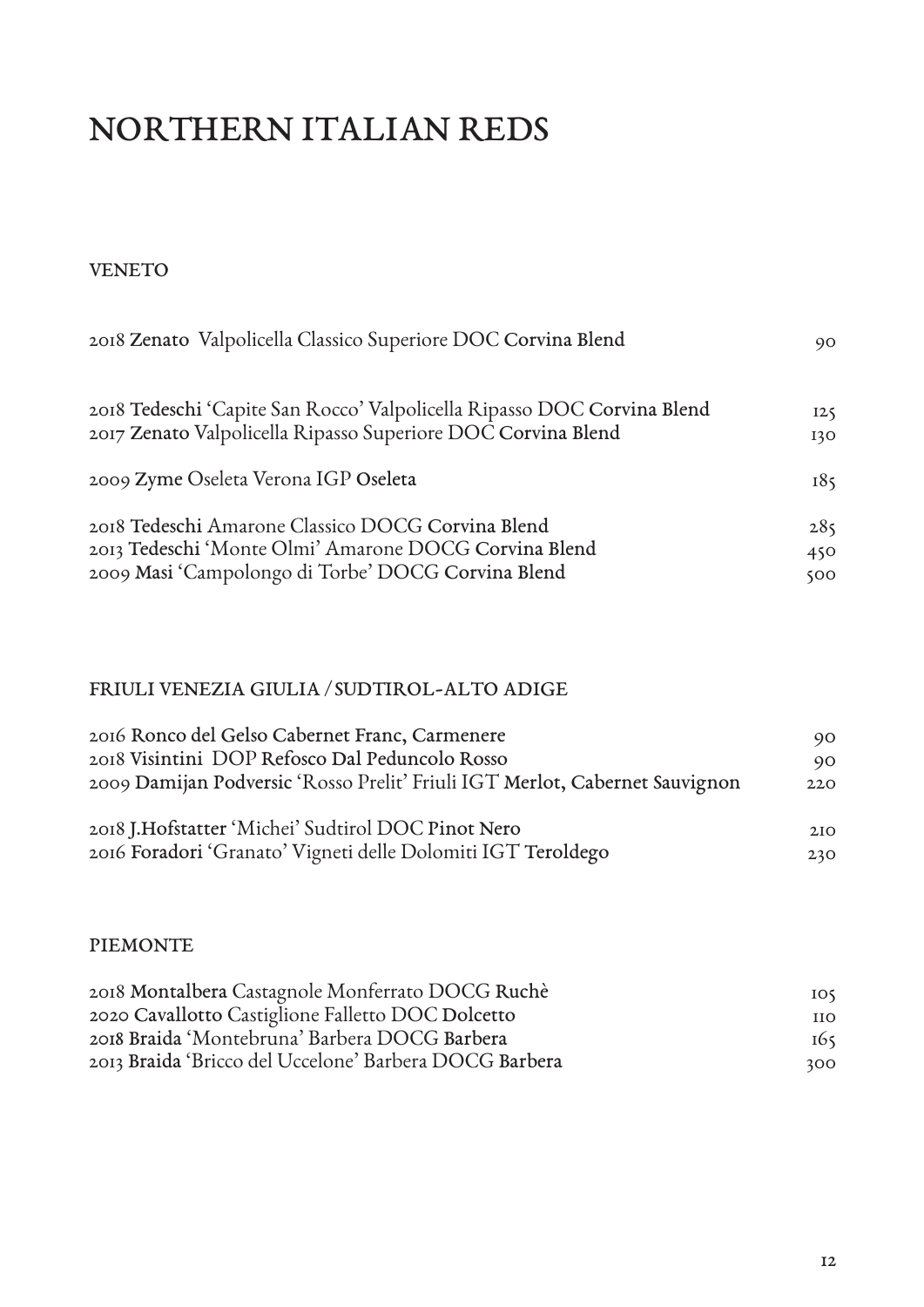# NEBBIOLO, BARBARESCO & BAROLO

#### NEBBIOLO

| 2020 Albino Rocca 'Rosso Di Rocca' Langhe DOC                   | 90              |
|-----------------------------------------------------------------|-----------------|
| 2019 Bricco Maiolica Langhe DOC                                 | 95              |
| 2018 Sandro Fay 'Costa Bassa' Valtellina Superiore DOCG         | II <sub>5</sub> |
| 2019 Produttori del Barbaresco Langhe DOC                       | 130             |
| 2019 Renato Ratti 'Ochetti' Langhe DOC                          | 135             |
| 2019 Domenico Clerico 'Capisme-e' Langhe DOC                    | 150             |
| 2017 Arpepe 'Grumello Rocca Del Piro' Valtellina Superiore DOCG | 190             |
| 1999 Gaja 'Costa Russi' Langhe DOC                              | 870             |

#### BARBARESCO

| 2013 Adriano Marco e Vittorio 'Basarin' DOCG Alba       | 205 |
|---------------------------------------------------------|-----|
| 2015 Produttori Del Barbaresco DOCG                     | 2I5 |
| 2018 Fratelli Cigliuti 'Bricco Di Neive Vie Erte' DOCG  | 225 |
| 2017 Produttori Del Barbaresco DOCG                     | 245 |
| 2011 Produttori Del Barbaresco 'Rio Sordo' Riserva DOCG | 310 |
| 2018 Ca' Rome 'Chiaramanti' DOCG                        | 315 |
| 2018 Ca' Rome 'Rio Sordo' DOCG                          | 325 |
| 2015 Bruno Rocca 'Rabaja' DOCG                          | 350 |
| 2013 Bera 'Rabaja Riserva' DOCG                         | 385 |
| 2014 Albino Rocca 'Angelo' DOCG                         | 420 |
|                                                         |     |

#### BAROLO

| 2017 Tenuta Montanello DOCG Castiglione Falleto             | 195             |
|-------------------------------------------------------------|-----------------|
| 2016 Manzone 'Gramolere' DOCG Monforte d'Alba               | 235             |
| 2018 Fratelli Ravello DOCG La Morra                         | 245             |
| 2017 Paolo Conterno 'Riva Del Bric' DOCG Monforte d'Alba    | 255             |
| 2017 Brezza DOCG Cannubi                                    | 300             |
| 2015 Renato Ratti 'Marcenasco' DOCG La Morra                | 320             |
| 2015 Elvio Cogno 'Bricco Di Pernice' DOCG Ravera            | 395             |
| 2015 Renato Ratti 'Conca' DOCG La Morra                     | 4I <sub>0</sub> |
| 2008 Enzo Boglietti 'Case Nere' DOCG La Morra               | 420             |
| 1998 Renato Ratti 'Rocche' DOCG La Morra                    | 535             |
| 2013 Elio Altare 'Cerretta' DOCG La Morra                   | 550             |
| 2001 Azelia 'Voghera Brea' Riserva DOCG Castiglione Falleto | 600             |
| 2010 Paolo Conterno 'Ginestra Riserva' DOCG Monforte d'Alba | 750             |
| 2015 Elio Altare 'Unoperuno' DOCG La Morra                  | 950             |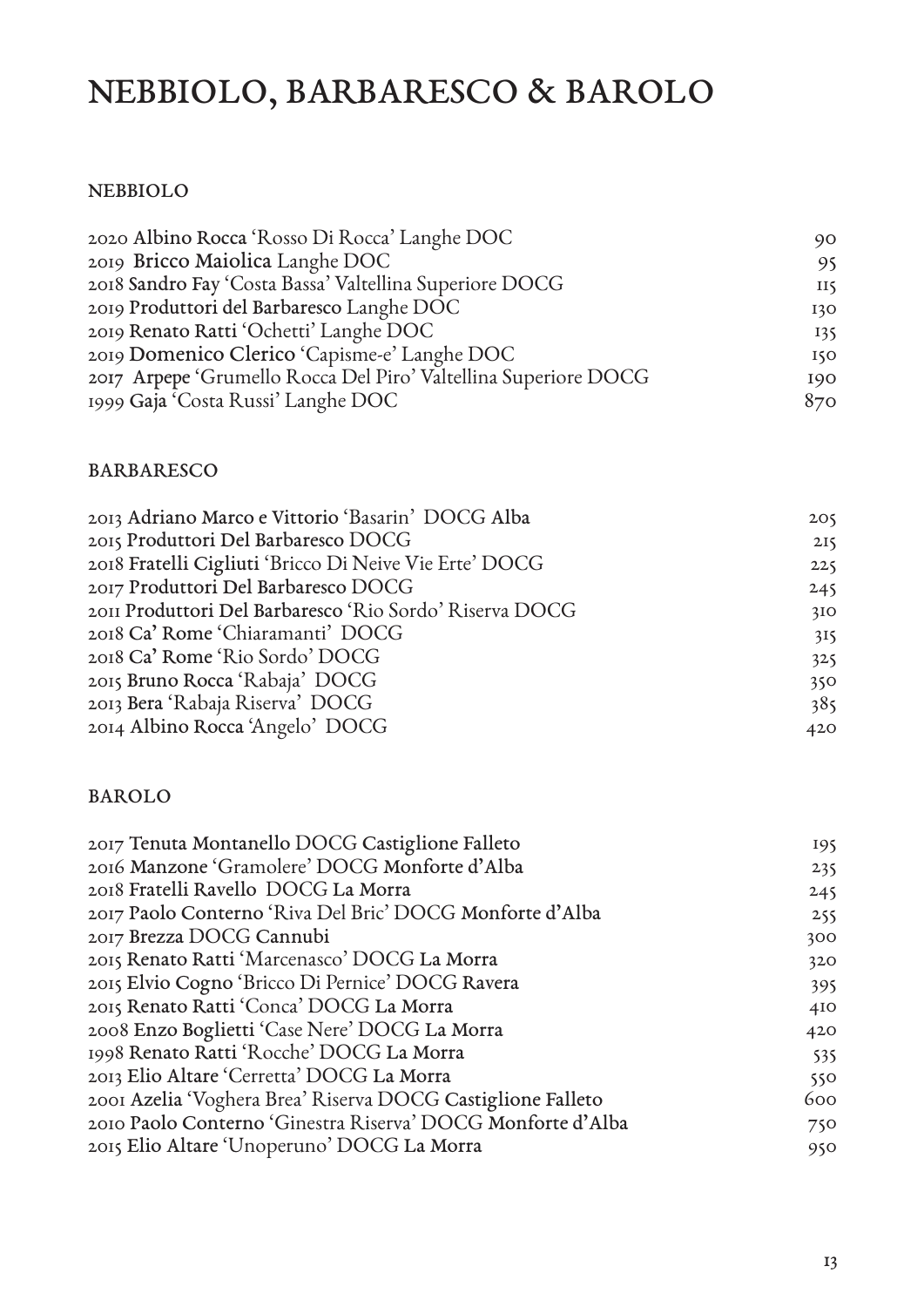### TOSCANA

#### CHIANTI

| 2019 Antinori 'Peppoli' Chianti Classico DOCG Sangiovese                               | 85  |
|----------------------------------------------------------------------------------------|-----|
| 2019 Principe Corsini 'Le Corti' Chianti Classico DOCG Sangiovese Blend                | 95. |
| 2018 Frescobaldi 'Nipozzano' Chianti Classico Riserva DOCG Sangiovese Blend            | 125 |
| 2019 Felsina 'Bardenga' Chianti Classico DOCG Sangiovese Blend                         | 130 |
| 2018 San Felice 'Il Grigio' Chianti Classico Riserva DOCG Sangiovese                   | 135 |
| 2017 Antinori 'Tenuta Tignanello' Chianti Classico Riserva DOCG Sangiovese, Cab S. 180 |     |
| 2013 Castello Di Ama 'San Lorenzo' Chianti Classico DOCG Sangiovese, Merlot            | 220 |
| 2017 Jurij Fiore & Figlia 'Nonloso' Lamole Chianti Classico DOCG Sangiovese Blend 275  |     |

#### MONTALCINO

| 2019 Le Chiuse Rosso di Montalcino DOC Sangiovese Grosso                 | $_{\rm IIO}$ |
|--------------------------------------------------------------------------|--------------|
| 2016 Querce Bettina Rosso di Montalcino DOC Sangiovese Grosso            | I2O          |
| 2015 Pian Delle Querci Brunello di Montalcino DOCG Sangiovese Grosso     | 195          |
| 2016 Pian Delle Vigne Brunello di Montalcino DOCG Sangiovese Grosso      | 265          |
| 2015 Querce Bettina Brunello di Montalcino DOCG Sangiovese Grosso        | 290          |
| 2017 Casanova di Neri Brunello di Montalcino DOCG Sangiovese Grosso      | 320          |
| 2013 Mastrojanni Brunello di Montalcino DOCG Sangiovese Grosso           | 325          |
| 2016 Salicutti Brunello Di Montalcino 'Sorgente' DOCG Sangiovese Grosso  | 380          |
| 2012 Biondi Santi Brunello di Montalcino 'Greppo' DOCG Sangiovese Grosso | 580          |

#### SANGIOVESE / BLENDS

| 2019 Terenzi Morellino di Scansano DOCG Sangiovese                         | 85           |
|----------------------------------------------------------------------------|--------------|
| 2015 La Mozza Morellino di Scansano DOCG Sangiovese, Syrah, Alicante       | $_{\rm IIO}$ |
| 2016 Valdipiatta Nobile Di Montepulciano DOCG Sangiovese, Canaiolo Nero    | 125          |
| 2008 Castello Terriccio 'Tassinaia' IGT Cabernet Sauvignon, Merlot         | 175          |
| 2018 Giorgio Meletti Cavallari 'Impronte' Bolgheri DOC Cab Sauv, Cab Franc | 220          |
| 2017 Marchesi Antinori 'Tignanello' IGT Sangiovese, Cabernet Sauv, Franc   | 665          |
| 2017 Tenuta San Guido 'Sassicaia' Bolgheri DOC Cab Sauv, Cab Franc         | 880          |
| 2015 Marchesi Antinori 'Solaia' IGT Cabernet Sauvignon, Sangiovese, Franc  | <b>IIOO</b>  |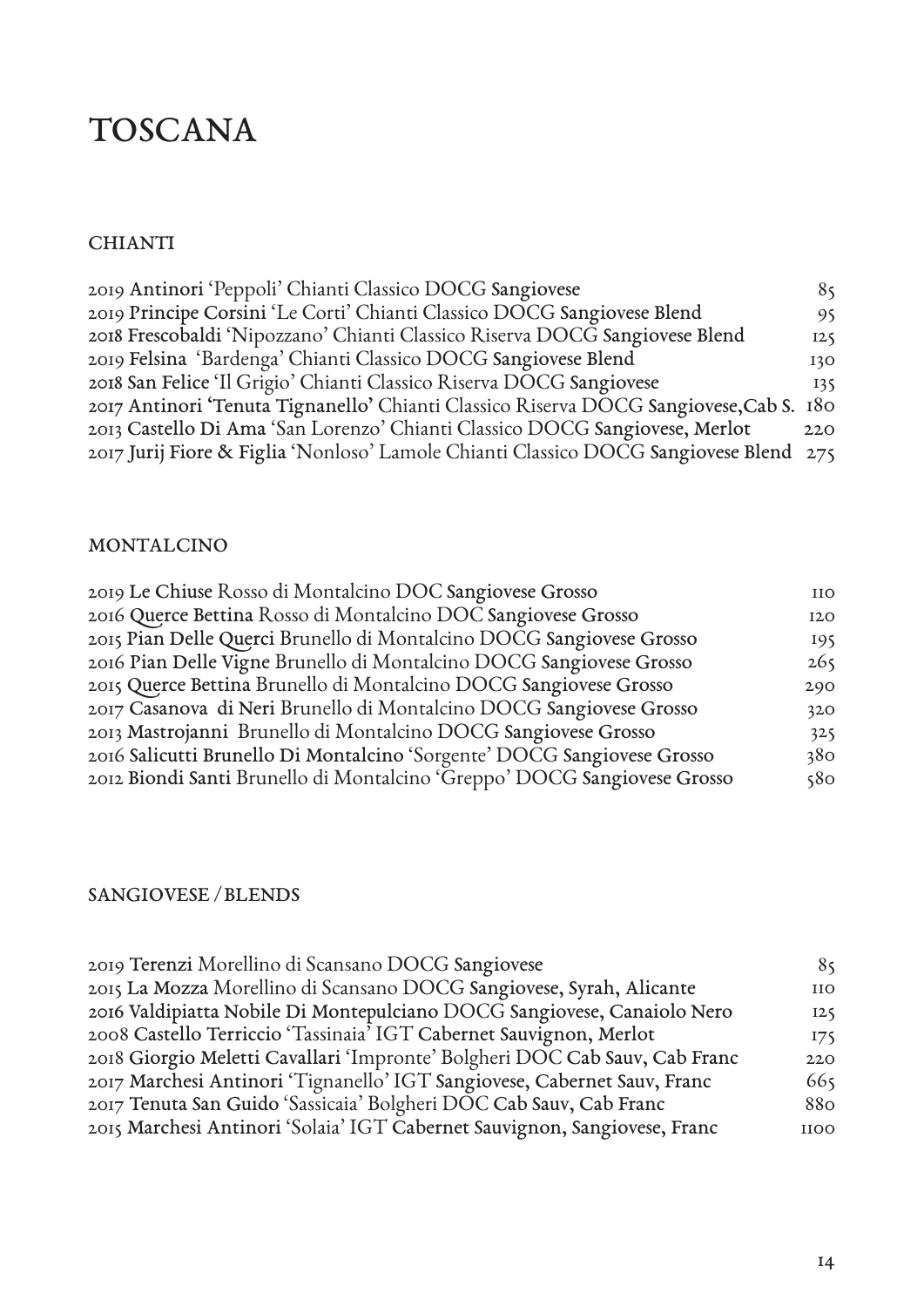# CENTRAL & SOUTHERN ITALIAN REDS

#### EMILIA ROMAGNA / UMBRIA

| 2017 SaDiVino 'San Joves' DOC Sangiovese<br>2017 Antonelli 'Contrario' Umbria Rosso IGT Sangrantino | 95<br>II <sub>5</sub> |
|-----------------------------------------------------------------------------------------------------|-----------------------|
| <b>LAZIO</b>                                                                                        |                       |
| 2019 Damiano Ciolli 'Silene' Olevano Romano DOC Cesanese Superiore                                  | 95                    |
| <b>SARDEGNA</b>                                                                                     |                       |
| 2018 Audarya Cannonau di Sardegna DOC Cannonau                                                      | 95                    |
| 2018 Surrau 'Sincaru' Cannonau di Sardegna DOC Cannonau                                             | <b>IIO</b>            |
| 2016 Argiolas 'Turriga' IGT Cannonau,Malvasia Nera, Carignano                                       | 380                   |
| CAMPANIA / CALABRIA / PUGLIA                                                                        |                       |
| 2017 Cantine Antonio Caggiano 'Taurì' DOC Irpinia Aglianico                                         | 90                    |
| 2017 Mastroberardino 'Redi More' DOC Irpinia Aglianico                                              | 95                    |
| 2017 Ippolito 'Ciro' DOC Colli Del Mancuso Gaglioppo                                                | 105                   |
| 2017 Teresamanara 'Cantele' IGT Salento Negroamaro                                                  | 165                   |
| <b>SICILIA</b>                                                                                      |                       |
| 2016 Marabino 'di Contrada' Noto Nero d'Avola                                                       | 85                    |
| 2018 Barone Sergio 'Eloro' Noto Nero d'Avola                                                        | 85                    |
| 2018 Alessandro di Camporeale 'Kaid' DOC Mandranova Syrah                                           | II <sub>5</sub>       |
| 2020 Terre Nere Etna Rosso DOC Nerello Mascalese, Cappuccio                                         | <b>I2O</b>            |
| 2019 Girolamo Russo 'a Rina' Etna Rosso DOC Nerello Mascalese, Cappuccio                            | 125                   |
| 2018 Eduardo Acosta 'Versante Nord' IGT Nerello Mascalese, Carricante                               | I40                   |
| 2017 Le Casematte 'Faro' DOC Nerello Mascalese, Nerello Cappucio, Nocera                            | 155                   |
| 2017 Terre Nere 'Calderara Sotana' Etna Rosso DOC Nerello Mascalese, Cappuccio                      | 275                   |
|                                                                                                     |                       |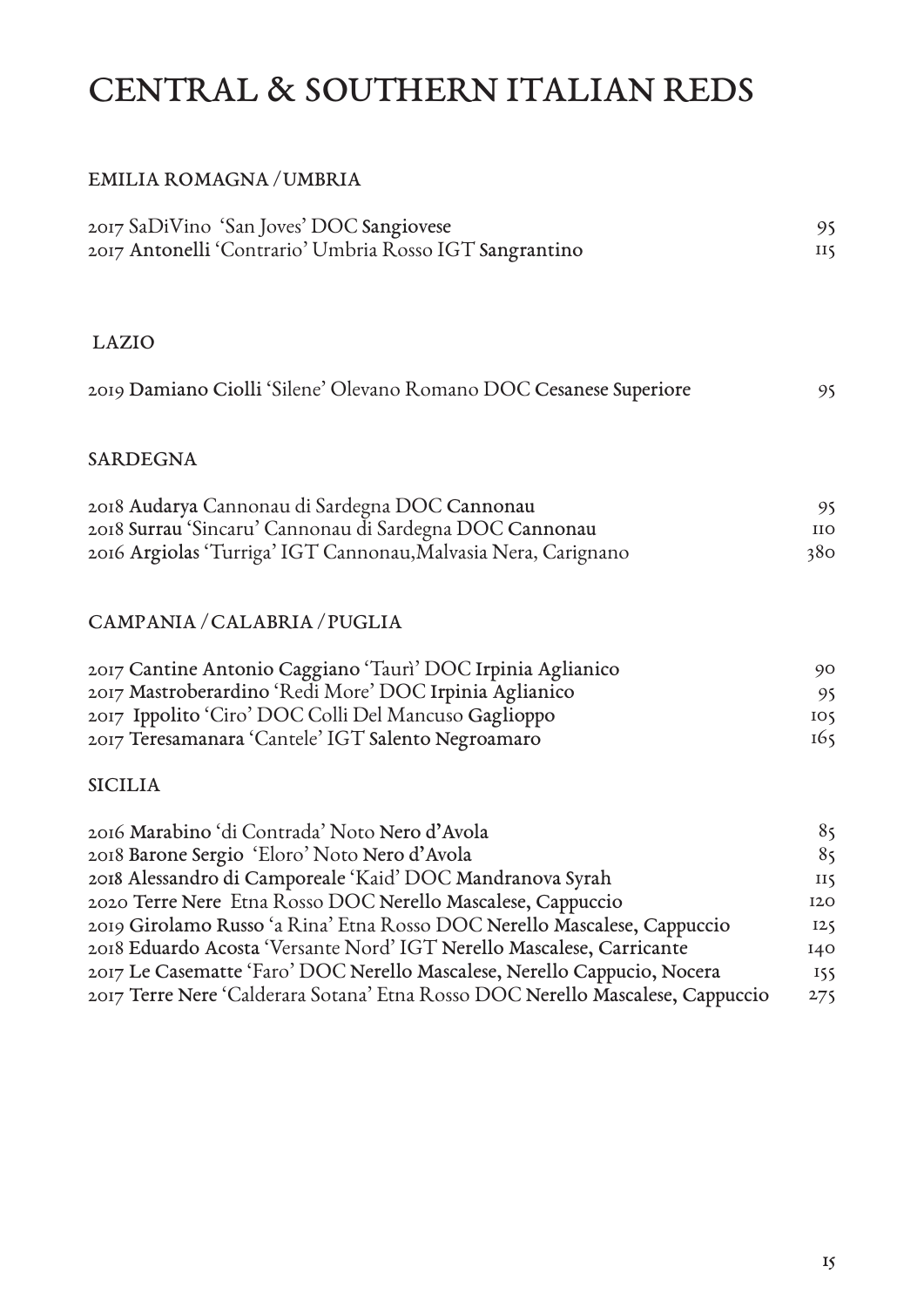## PINOT NOIR & RED VARIETALS

#### PINOT NOIR

| 2020 Pacha Mama Yarra Valley VIC                                   | 75         |
|--------------------------------------------------------------------|------------|
| 2021 Levant by Levantine Hill Yarra Valley VIC                     | 85         |
| 2021 Stefano Lubiana 'Primavera' TAS                               | 95         |
| 2019 Toolangi 'Pauls Lane' Yarra Valley VIC                        | 100        |
| 2020 Polperro Mornington Peninsula VIC                             | <b>IIO</b> |
| 2021 Garagiste 'Merricks' Cuve Beton Mornington Peninsula VIC      | II5        |
| 2018 The Wanderer Yarra Valley VIC                                 | 125        |
| 2018 Milton Reserve TAS                                            | 135        |
| 2015 Scotchmans Hill 'Cornelius' Kirkcaldy Bellarine Peninsula VIC | I40        |
| 2021 Jane Eyre $TAS$                                               | 145        |
| 2019 Garagiste 'Terre de Feu' Mornington Peninsula VIC             | 160        |
| 2018 Levantine Hill 'Estate' Yarra Valley VIC                      | 165        |
| 2018 Kooyong 'Haven' Mornington Peninsula VIC                      | 175        |
| 2015 Bass Phillip 'Estate' Gippsland VIC                           | 395        |
|                                                                    |            |

| 2014 Astrolabe Marlborough New Zeland                                    | IO <sub>5</sub> |
|--------------------------------------------------------------------------|-----------------|
| 2015 Marjan Simčič Brda Slovenia                                         | 170             |
| 2019 Burn Cottage 'Moonlight Race' Central Otago New Zeland              | 180             |
| 2015 Les Heritiers Saint-Genys I er Cru 'Clos Marcilly' Bourgogne France | 245             |
| 2010 Albert Morot I er Cru 'Beaune Bressandes' Bourgogne France          | 425             |

#### RED VARIETALS

| 2020 Rockford 'Frugal Farmer' Barossa Valley SA Grenache |     |
|----------------------------------------------------------|-----|
|                                                          |     |
| 2015 Château de Beaucastel Côtes du Rhône France         | 155 |
| Grenache, Mourvedre, Syrah, Cinsault                     |     |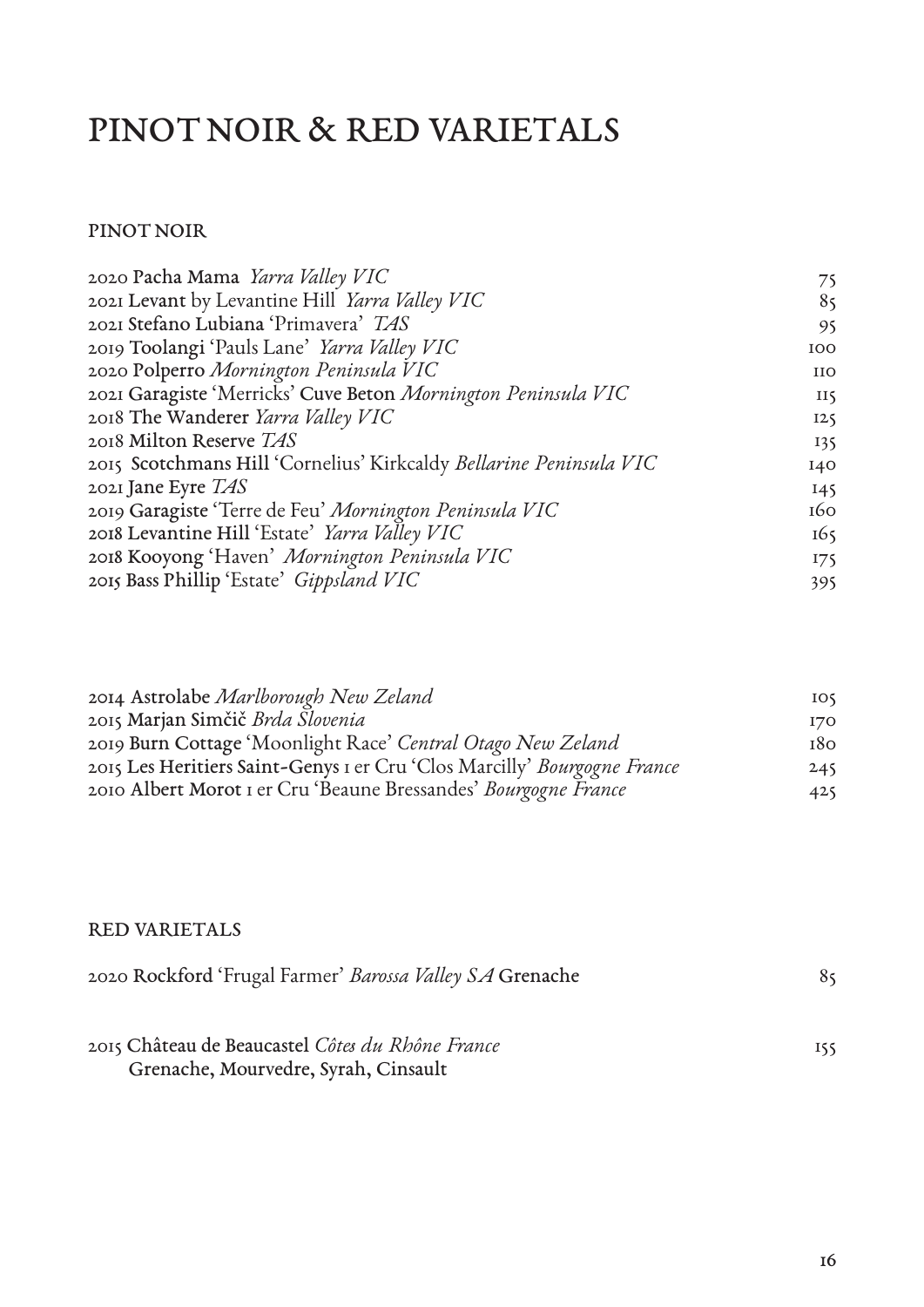# SHIRAZ, CABERNET SAUVIGNON & BLENDS

#### SHIRAZ / BLENDS

| 2017 Muster Wines Barossa SA                              | 75         |
|-----------------------------------------------------------|------------|
| 2019 Izway 'Rob & Les' Barossa Valley SA                  | 80         |
| 2015 Vinea Marson Heathcote VIC                           | <b>IOO</b> |
| 2019 Izway 'Bruce' Barossa Valley SA                      | <b>I20</b> |
| 2014 Paradigm Hill 'Col's Block' Mornington Peninsula VIC | 130        |
| 2017 Bannockburn 'De La Roche' Geelong VIC                | 135        |
| 2017 Craiglee Sunbury VIC                                 | 135        |
| 2015 Heathcote Estate 'Single Viniard' Heathcote VIC      | 140        |
| 2014 The Story 'Westgate Vinyard' Grampians VIC           | 150        |
| 2013 Shaw + Smith 'Aged released' Adelaide Hills SA       | 175        |
| 2016 Henschke Keyneton 'Euphonium' Eden Valley SA         | 180        |
| 2019 Jasper Hill 'Georgia's Paddock' Heathcote VIC        | 200        |
| 2018 By Farr Geelong VIC                                  | 205        |
| 2017 Rockford 'Basket Press' Barossa Valley SA            | 235        |
| 2012 D'Arenberg 'The Dead Arm' McLaren Vale SA            | 295        |
| 2002 Henschke Keyneton 'Euphonium' Eden Valley SA         | 300        |
| 2016 Yalumba The 'Octavius' Barossa Valley SA             | 355        |
| 2009 Rockford 'Basket Press' Barossa Valley SA            | 350        |
| 2015 Izway 'Don' Barossa Valley SA                        | 380        |
| 2012 Izway 'Don' Barossa Valley SA                        | 430        |
| 2017 Izway 'Oscar & Matilda' Barossa Valley SA            | 550        |

#### CABERNETS / MERLOT / BLENDS

| 2018 Rockford 'Rod & Spur' <i>Barossa Valley SA</i>              | 125             |
|------------------------------------------------------------------|-----------------|
| 2017 Grosset 'Gaia' Clare Valley SA                              | 185             |
| 2019 Wantirna 'Amelia' <i>Yarra Valley VIC</i>                   | 190             |
| 2011 Rockford 'Rifle Range' <i>Barossa Valley S.A</i>            | 265             |
| 2012 Leewin Estate Art Series Margaret River WA                  | 295             |
| 2009 Leewin Estate Art Series Margaret River WA                  | 310             |
| 2019 Mount Mary 'Quintet' <i>Yarra Valley VIC</i>                | 350             |
| 2016 Levantine Hill 'Samantha's Paddock' <i>Yarra Valley VIC</i> | 355             |
| 1998 Penfolds Bin 389 Multiregional SA                           | 4I <sub>0</sub> |
| 2011 Mount Mary 'Quintet' Yarra Valley VIC                       | 500             |
|                                                                  |                 |

| 2015 Lanessan Cru Bourgois Supérieur Bordeaux France | 120 |
|------------------------------------------------------|-----|
| 2014 JB Neufeld Yakima Valley Washington USA         | 230 |
| 2009 Château Lassègue Grand Cru St-Emilion France    | 330 |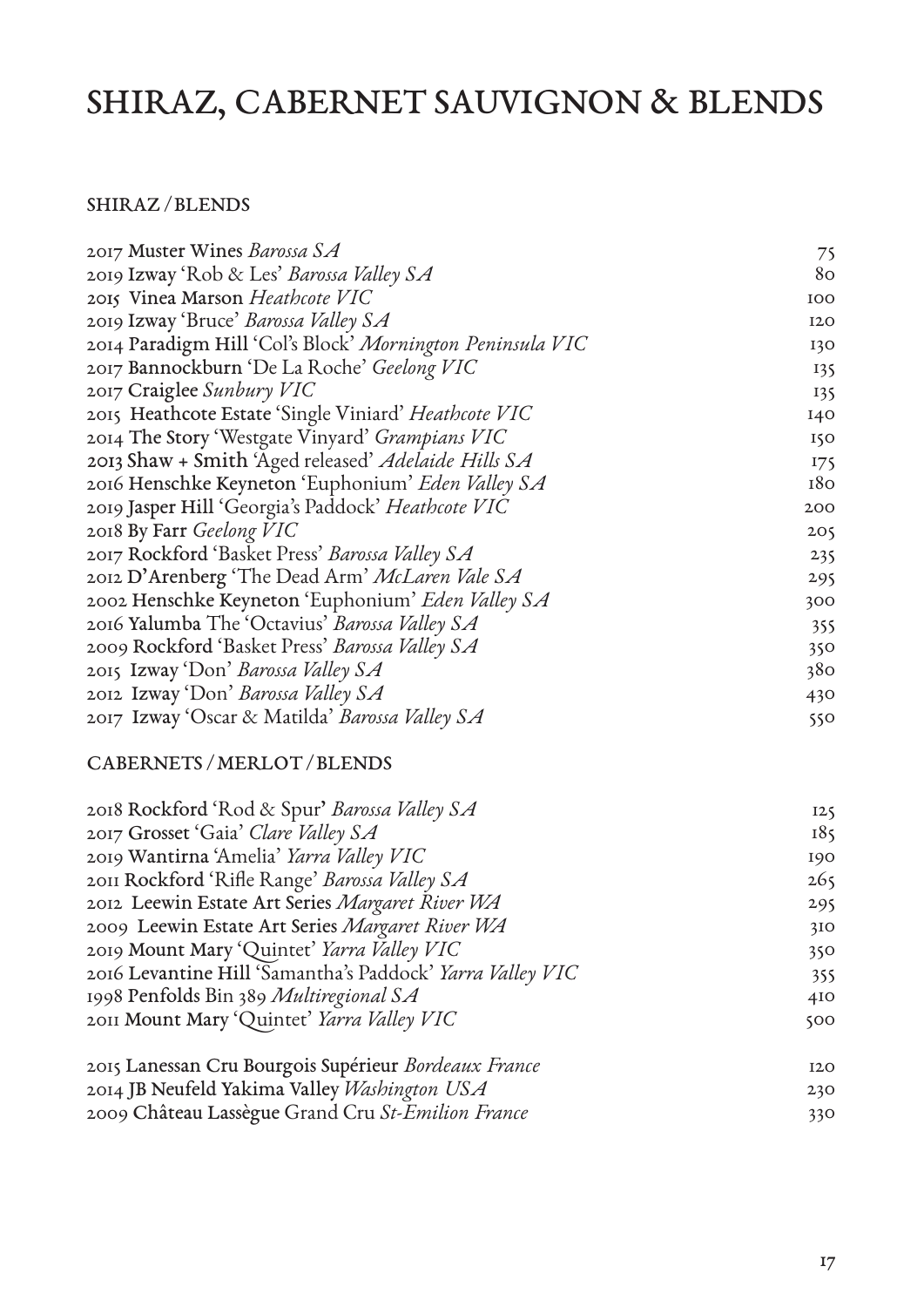# DESSERTS & FORTIFIED WINE COGNAC & ARMAGNAC

#### DESSERT WINE

| 2017 Vasse Felix 'Cane Cut' Margeret River WA Semillon<br>2015 Friends of Punch 'Noble' Yarra Valley VIC Semillon Sauvignon Blanc                                                                                                                                                                                                                                                                                                                                                                                                             | $375$ ml $60$<br>$375$ ml                                                                                   | 75                               |
|-----------------------------------------------------------------------------------------------------------------------------------------------------------------------------------------------------------------------------------------------------------------------------------------------------------------------------------------------------------------------------------------------------------------------------------------------------------------------------------------------------------------------------------------------|-------------------------------------------------------------------------------------------------------------|----------------------------------|
| 2020 Marenco 'Scrapona' D'Asti DOCG Piemonte Moscato<br>2020 Pellegrino Passito di Pantelleria DOC Sicilia Zibibbo<br>2017 Carmes De Rieussec Sauternes France Semillon Sauvignon Blanc<br>2018 Marabino 'Moscato della Torre' Moscato di Noto DOC Italia Moscato<br>2014 Nardello Recioto Di Soave Classico DOC Veneto Garganega<br>2018 Donnafugata 'Ben Rye' Passito Di Pantelleria DOC Italia Zibibbo<br>2010 Castello Di Ama Vin Santo DOC Toscana Sangiovese, Malvasia<br>2007 Château d'Quem Sauternes France Semillon Sauvignon Blanc | 375 ml<br>$500$ ml<br>$375$ ml<br>$500 \text{ ml}$ $125$<br>$375$ ml<br>$375$ ml<br>375 ml 200<br>375ml 950 | 65<br>95<br>95<br>150<br>195     |
| <b>FORTIFIEDS</b>                                                                                                                                                                                                                                                                                                                                                                                                                                                                                                                             |                                                                                                             | 6 <sub>oml</sub>                 |
| NV Stanton Killeen Rutherglen VIC Muscat<br>NV Penfold's Grandfather Barossa Valley SA Rare Tawny<br>NV Vito Curatolo Artini Marsala Dolce DOC Sicilia Grillo Catarratto<br>1999 PX D.O. Montilla-Moriles Pedro Ximenez Aguilar De la Fronteira Spain<br>NV Quinta Do Noval NV Old Oporto Portugal Tawny Port<br>2013 Quinta Do Noval 'Late Bottle Vintage' Oporto Portugal Port                                                                                                                                                              |                                                                                                             | 14<br>20<br>13<br>20<br>15<br>18 |
| <b>COGNAC</b>                                                                                                                                                                                                                                                                                                                                                                                                                                                                                                                                 |                                                                                                             | 30ml                             |
| NV Normandier-Mercier VSOP Petite Champagne<br>NV Paul Giraud Vielle Reserve Grand Champagne<br>NV Dudognon Heritage 40yr Grand Champagne<br>1991 Jean Grosperrin 'De L'ile D'Qleron' Bois Ordinaires<br>1990 Jean Grosperrin 'De L'ile D'Qleron' Fins Bois<br>1976 Normandin-Mercier 'Clam en Charente-Maritime' Petite Champagne                                                                                                                                                                                                            |                                                                                                             | 17<br>30<br>35<br>40<br>45<br>50 |
| ARMAGNAC                                                                                                                                                                                                                                                                                                                                                                                                                                                                                                                                      |                                                                                                             | 30ml                             |
| NV Delord VSOP 5yr Bas-Armagnac<br>NV Delord XO 10yr Bas-Armagnac<br>1983 De La Coste 'Lacourtoisie' Bas-Armagnac<br>1980 De La Poste 'Darroze' Armagnac-Ténarèze<br><b>BRANDY/CALVADOS</b>                                                                                                                                                                                                                                                                                                                                                   |                                                                                                             | 14<br>18<br>30<br>35<br>30ml     |
| NV Not Your Nanna's Brandy<br>2005 Victor Gontier Vieille Reserve Domfrontais                                                                                                                                                                                                                                                                                                                                                                                                                                                                 |                                                                                                             | 13<br>18                         |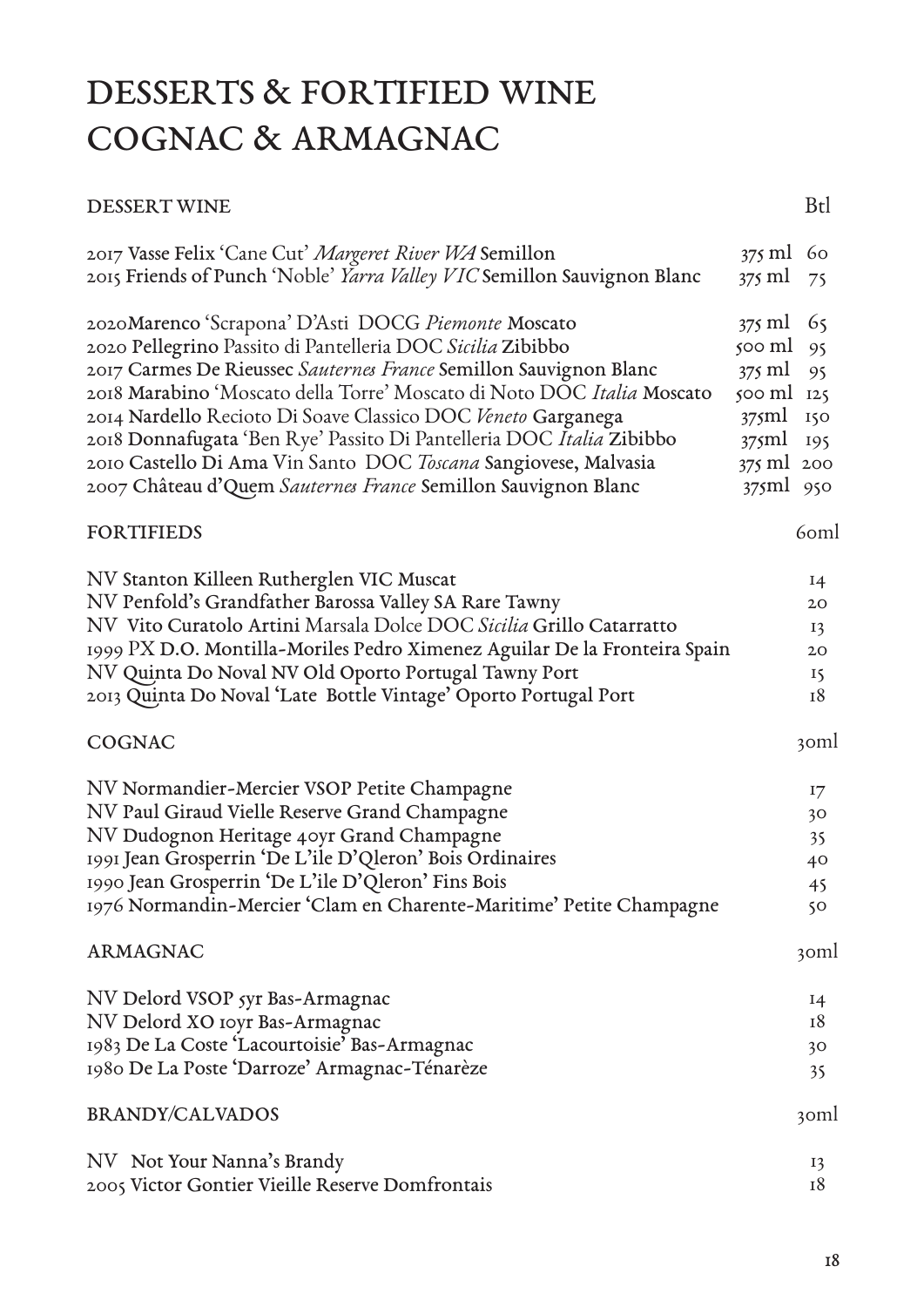### SPIRITS

| <b>VODKA</b>                                | 30 ml |
|---------------------------------------------|-------|
| Chopin Poland                               | 12    |
| <b>Belvedere</b> Poland                     | I4    |
| Grey Goose France                           | 15    |
| Cape Grim 666 Autumn Butter Australia       | 13    |
|                                             |       |
| <b>GIN</b>                                  | 30 ml |
| Tanqueray England                           | 13    |
| Bombay Sapphire England                     | 13    |
| Four Pillars Australia                      | 13    |
| Four Pillars Bloody Shiraz Australia        | I4    |
| Malfy Lemon <i>Italy</i>                    | 13    |
| Malfy Rosa Italy                            | 13    |
| Melbourne Gin Company Australia             | 12    |
| Tanqueray No. 10 <i>England</i>             | 17    |
| Dodd's Small Batch England                  | 17    |
| Martin Miller's Iceland                     | I4    |
| Hendricks Scotland                          | 16    |
| Amadeus 'Umami' France                      | 15    |
| Prohibition 'Christmas' Australia           | I7    |
| <b>TEQUILA / MEZCAL</b>                     | 30 ml |
| Cazadores Tequila Blanco Mexico             | 12    |
| La Gritona Tequila Reposado Mexico          | 16    |
| Don Julio Tequila Anejo Mexico              | 20    |
| Del Magi 'Vida' Mezcal Mexico               | 15    |
|                                             |       |
| <b>RUM</b>                                  | 30 ml |
| Bacardi Blanco Cuba                         | 12    |
| Goslings Black Seal Rum Bermuda             | 14    |
| Diplomatico Reserva Exclusiva Venezuela     | 18    |
| Zacapa Ron 23 Solera Gran Reserva Guatemala | 20    |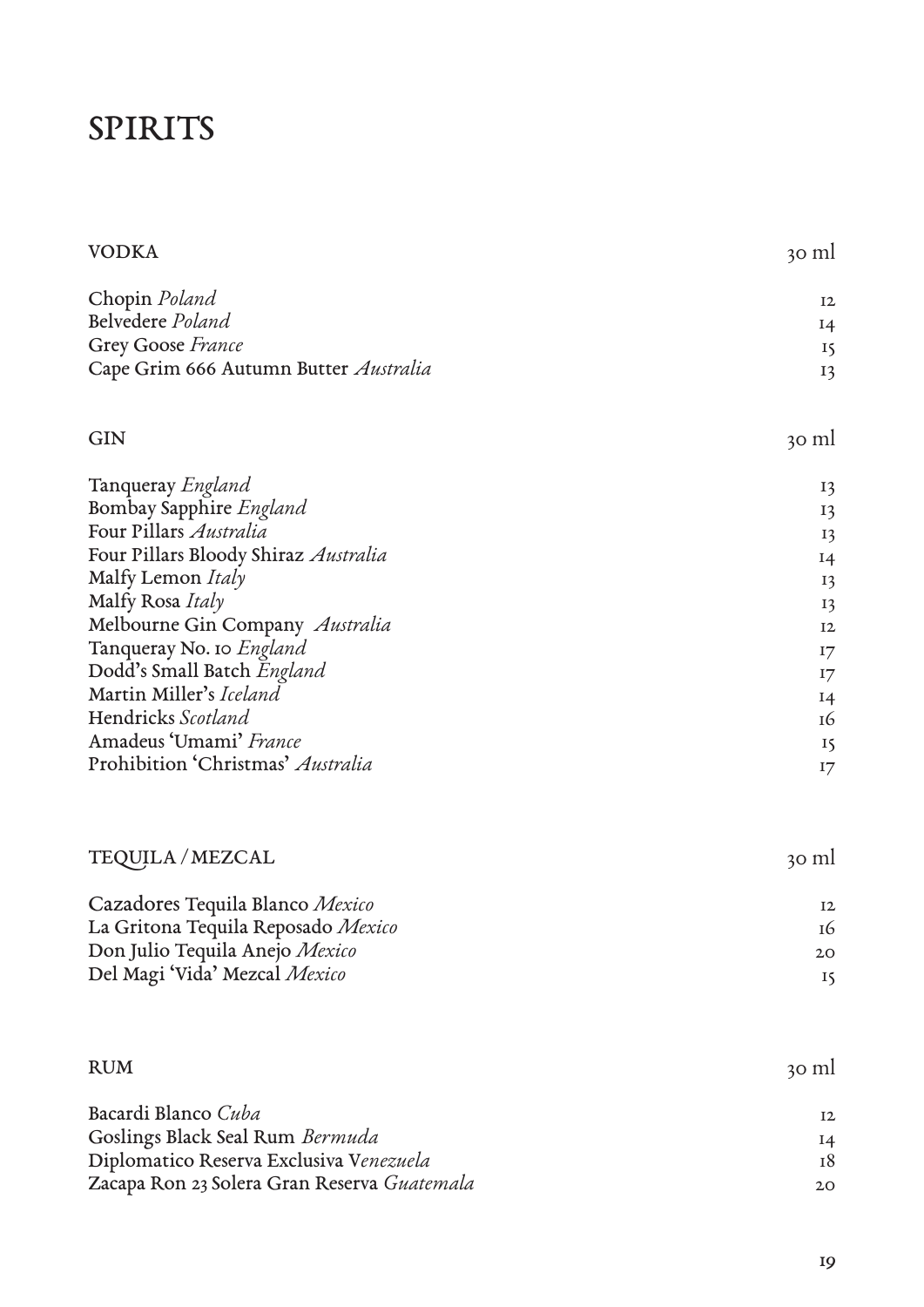# LIQUEUR & AMARI

#### LIQUEURS

AMARI

45 ml

| Limoncello Italy                              | 12 |
|-----------------------------------------------|----|
| Silvio Carta Mirto Italy                      | 15 |
| Baileys Irish Cream Ireland                   | 12 |
| Drambuie Whisky and honey Scotland            | 13 |
| Lucano Coffee Liquor Italy                    | 12 |
| Cointreau Citrus France                       | 12 |
| D.O.M Benedictine Saffron and cinnamon France | 12 |
| Grand Marnier Orange France                   | I4 |
| Chartreuse France                             | 15 |
| Frangelico Hazlenut Italia                    | 12 |
| Amaretto Disaronno Almond Italia              | 13 |
| Nocello Walnut Italia                         | 13 |
| Molinari Sambuca Anise Italia                 | 13 |
| Galliano Black Sambuca Anise Italia           | 12 |
| Strega Honey and saffron Italia               | 12 |
|                                               |    |

#### Amaro Montenegro *Emilia Romagna* Averna *Sicilia*  Bomba Carta 'Corbezzolo' *Sardinia* Braulio Amaro Alpino *Valtellina* Amaro Nonino *Friuli* Amaro Lucano *Basilicata* Antica Torino Amaro della Sacra *Torino*

| Amara Amaro 'Arancia Rossa' Sicilia           |    |
|-----------------------------------------------|----|
| Cynar 'Carciofo' Lombardia                    | 13 |
| Amaro Del Capo Calabria                       | 13 |
| Fernet Branca <i>Lombardia</i>                | 12 |
| Fernet Branca Menta <i>Lombardia</i>          | 12 |
| Amaro Sfumato 'Rabarbaro' Trentino Alto Adige | 13 |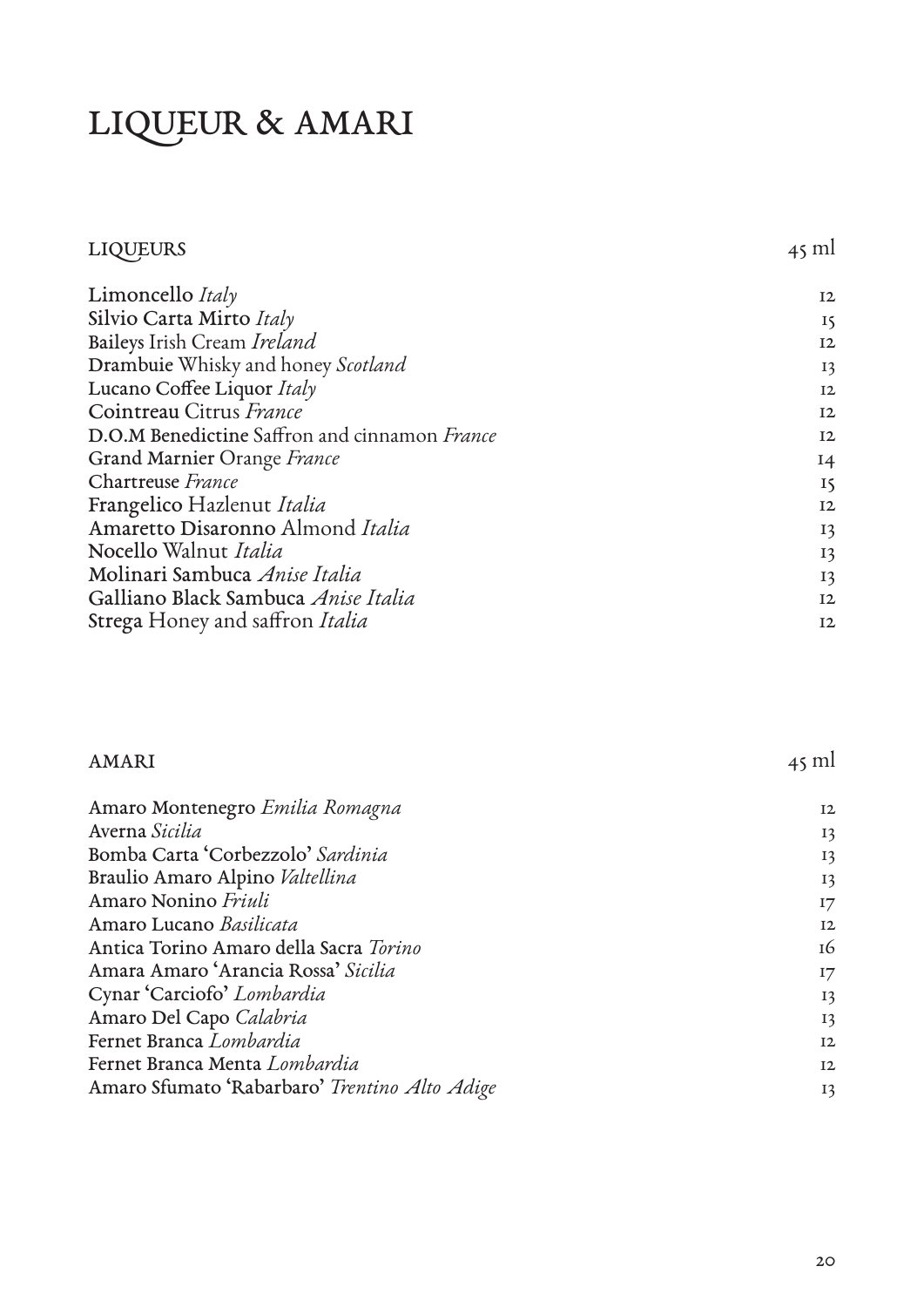### GRAPPA

| <b>WHITE</b>                                                      | 30 ml |
|-------------------------------------------------------------------|-------|
| NV Occhipinti Grappa di Frappato Sicilia                          | 19    |
| NV Monteraponi Grappa Di Chianti Classico 'Il Campitello' Toscana | 18    |
| NV Tignanello Grappa Sangiovese/Cabernet Toscana                  | 25    |
| NV Castello Giuseppe Grappa Barolina Piemonte                     | 23    |
| NV Nonino Vendemmia Bianca Friuli                                 | 18    |
| <b>AROMATIC</b>                                                   | 30 ml |
| NV Questa E Grappa Pui' Erbe Alpine Veneto                        | 16    |
| NV Nonino Moscato Friuli                                          | 17    |
| NV Nonino UE Uvabianca Friuli                                     | 19    |
| NV Nonino Grappa Di Malvasia Friuli                               | 2I    |
|                                                                   |       |
| <b>BARRIQUED</b>                                                  | 30 ml |
| NV Suprema Grappa Di Refosco Friuli                               | 16    |
| NV Castello Giuseppe Grappa Nebbiolina Piemonte                   | 20    |
| NV Tedeschi 'Capitel Monte Olmi' Grappa Amarone Veneto            | 22    |
| NV Donnafugata Mille una Notte Nero d'Avola Sicilia               | 18    |
| NV Marolo Grappa Di Barolo 9 yo Piemonte                          | 24    |
| NV Nonino Vendemmia Friuli                                        | 18    |
| 2013 Berta Tresolitre Grappa di Nebbiolo Piemonte                 | 40    |
| 2011 Brancaia Grappa di Chianti Toscana                           | 25    |
|                                                                   |       |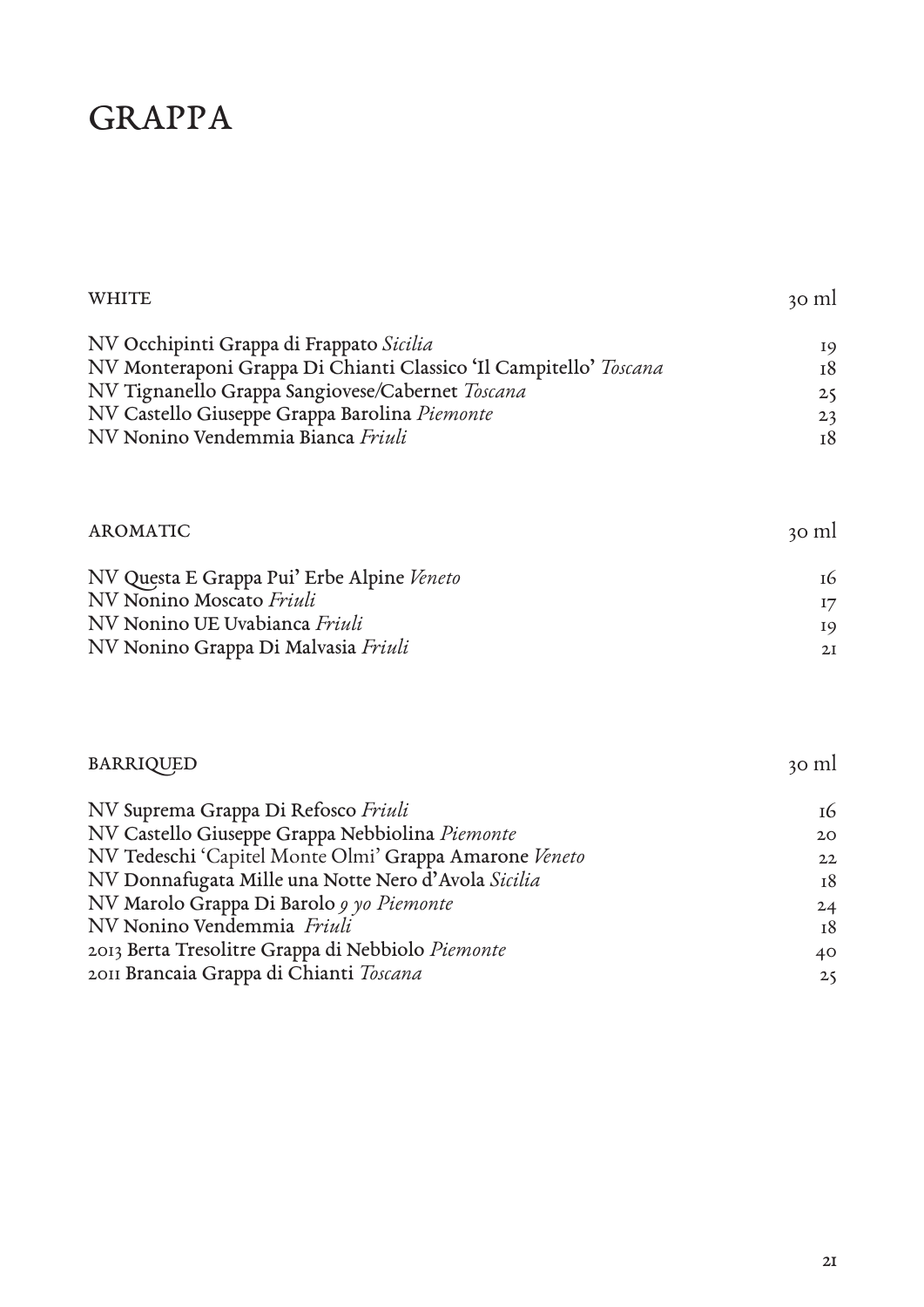# WHISK(E)Y & BOURBON

#### SINGLE MALT

30 ml

| Ardbeg 10 yr old Islay                             | 18  |
|----------------------------------------------------|-----|
| Laphroaig Quarter Cask Islay                       | 19  |
| Oban 14 yr old West Island                         | 16  |
| Lagavulin 16 yr old Islay                          | 2I  |
| The Macallan Reflexion Highland                    | 250 |
| Glenfiddich 15 yr old 'Solera Reserve' Highland    | I7  |
| Glenmorangie 'The Quinta Ruban' 14 yr old Highland | 20  |
| Glenmorangie 'Signet' 30 yr old Highland           | 35  |
| Aultmore 12 yr old Highland                        | 22  |
| Starward Nova Malt Australia                       | 16  |
| Kavalan Podium Taiwan                              | 22  |

#### BLENDED WHISKY & BOURBON

| Johnnie Walker Black 12 yr old Whisky Highland     | 12 |
|----------------------------------------------------|----|
| Michel Couvreur 'Overaged' Bourgondy Whisky France | 19 |
| Jameson Irish Whisky Ireland                       | 13 |
| Nikka From The Barrel Whisky Japan                 | 2I |
| Nikka Taketsuru 'Pure Malt' Whisky Japan           | 25 |
| Canadian Club Whisky Canada                        | 12 |
| Rittenhouse Rye Whisky USA                         | 14 |
| Jack Daniel's Tennessee Whisky USA                 | 13 |
| Makers Mark Bourbon USA                            | 13 |
| Woodford Reserve Bourbon USA                       | 16 |